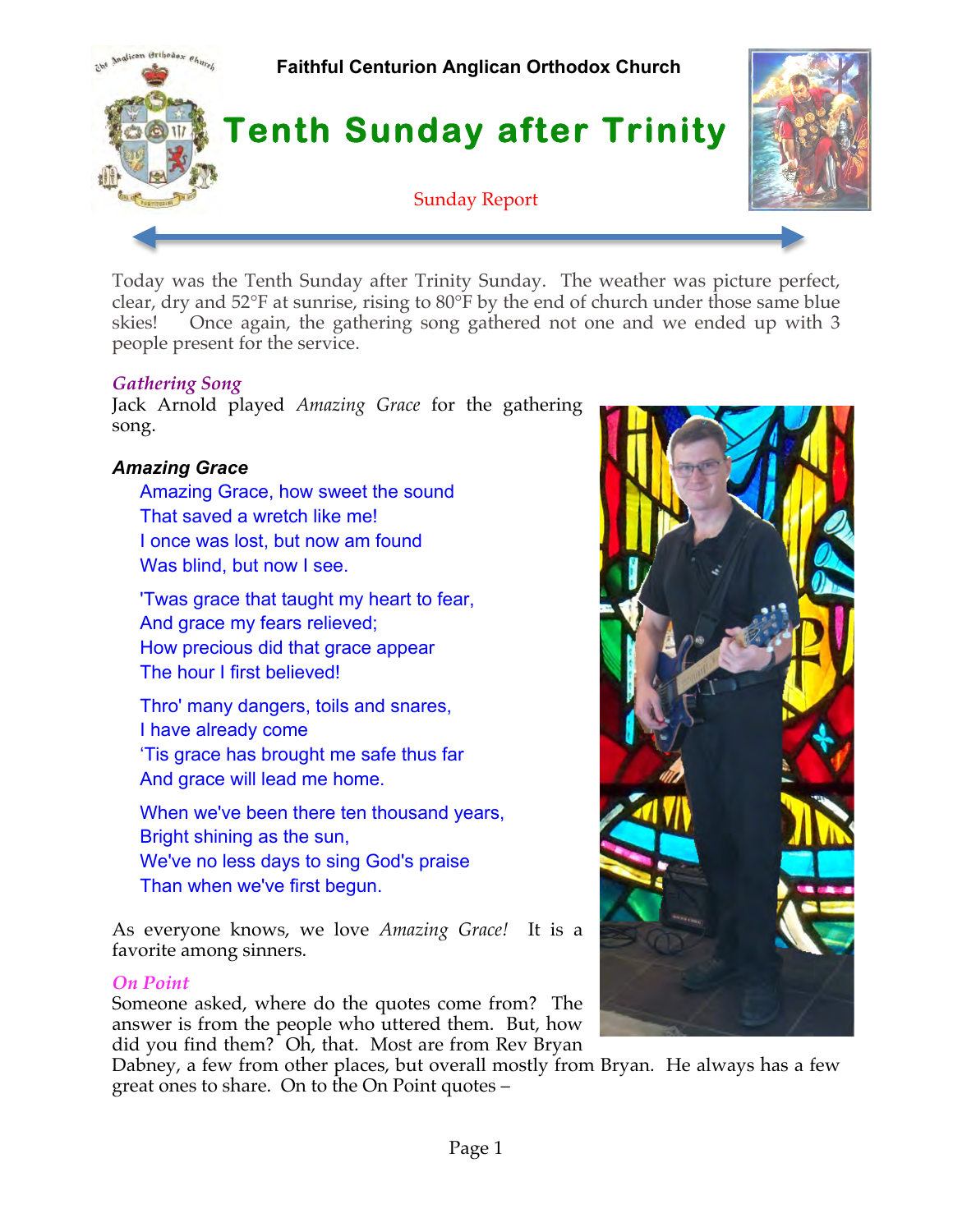And God said unto Moses, I AM THAT I AM: and he said Thus shalt thou say unto the children of Israel, I AM hath sent me unto you.

*Exodus 3:14* 

I will both lay me down in peace, and sleep: for thou, LORD, only makest me dwell in safety.

*Psalm 4:8* 

And I say unto you my friends, Be not afraid of them that kill the body, and after that have no more that they can do. But I will forewarn you whom ye shall fear: Fear him, which after he hath killed hath power to cast into hell; yea, I say unto you, Fear him.

*St. Luke 12:4-5* 

What the ark was to Noah, what the Passover lamb was to Israel in Egypt, what the manna, the smitten rock, the brazen serpent, the pillar of cloud and fire, the scapegoat, were to the tribes in the wilderness, all this the Lord Jesus is meant to be to a man's soul. None [are] so destitute as those that are without Christ!

> *JC Ryle*  $19<sup>th</sup>$  century Anglican bishop and author (Holiness, p. 324)

While it is true that all who call upon the name of the Lord shall be saved, it is not true that a mere utterance of that phrase will suffice. The utterance must be a genuine and sincere confession of faith from the heart and not the head. It must be followed with evidence of salvation. A new man must be in evidence following the confession.

*Jerry L. Ogles*  $20<sup>th</sup>$  and  $21<sup>st</sup>$  century Anglican Orthodox Presiding Bishop

We Americans are presently being governed (and have been for some time) by a political oligarchy. Whether it be Republican or Democratic, its primary purpose and goal is both its own preservation and the acquisition and maintenance of the autoritas [support base] of each member of the oligarchy, while viewing the rest of us... [who] serve the oligarchs as a source of power and [who] must be flattered and wooed every few years during elections... [as] otherwise unfit to have any political power or independence of [our] own. Hence the disdain of [the Republican leadership] for the Tea Party... The question then inevitably comes to mind: has the nature of America and its people changed to the point where our nation can no longer be governed de facto in accordance with the principles of the Constitution?... However, at this point any restoration of the republic will have to come from outside the oligarchy. . .

*William J. Meisler* 21<sup>st</sup> century American commentator ("American Oligarchs", American Thinker, 27 July 2013).

The exercise of force without the restraint of law is terror.

*Clarence Carson*  20<sup>th</sup> century American historian

All governments turn on their own people in their final days in order to retain power... Something Americans don't understand: There can be no free society once government has granted itself the power to confiscate property, imprison people under any pretext (or without a pretext) and without charge. This is now true in America. . .

*Bob Livingston* 20<sup>th</sup> and 21<sup>st</sup> century American conservative commentator and editor Personal Liberty Digest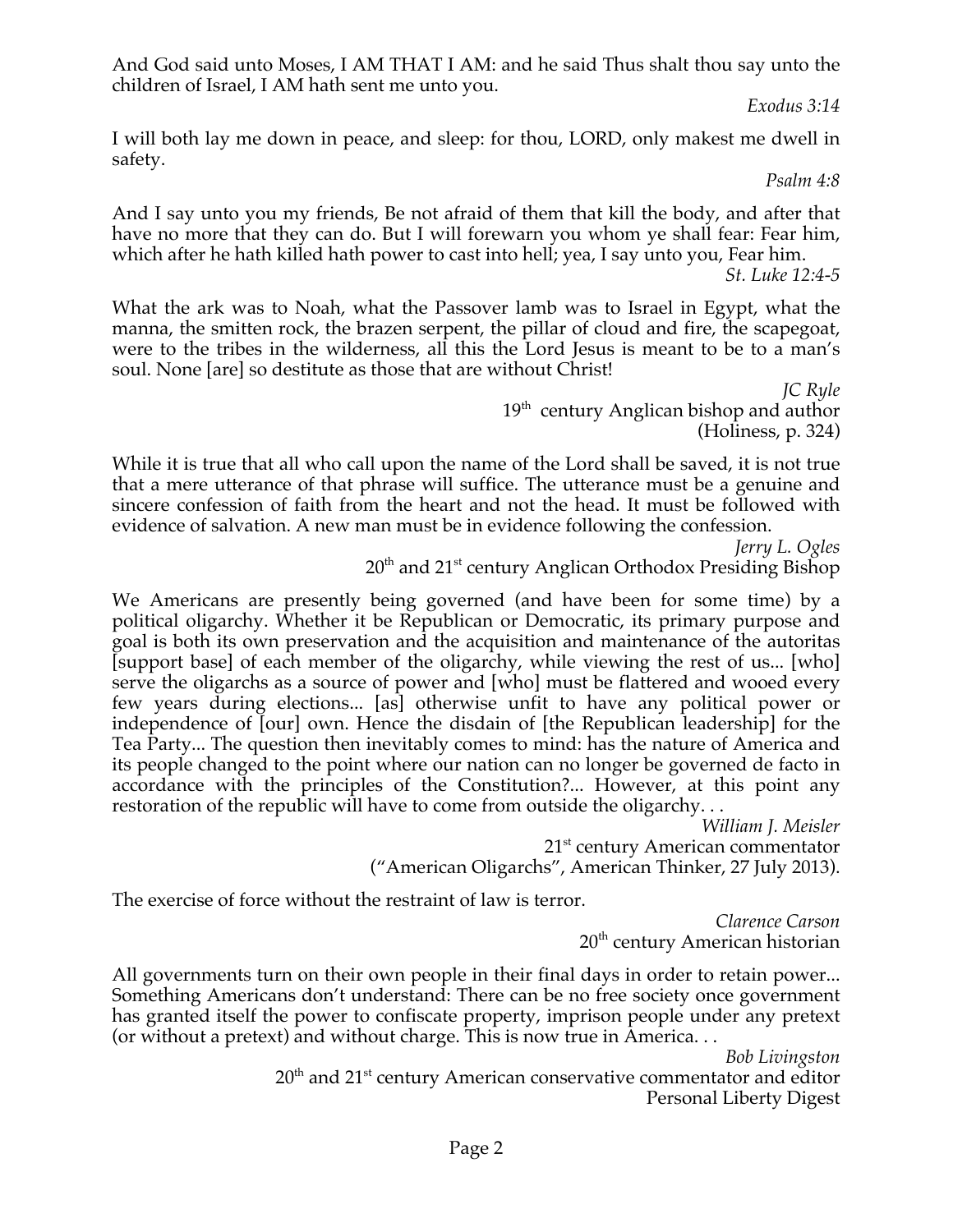### *Propers*

Each Sunday there are Propers: special prayers and readings from the Bible. There is a Collect for the Day; that is a single thought prayer, most written either before the refounding of the Church of England in the 1540s or written by Bishop Thomas Cranmer, the first Archbishop of Canterbury after the re-founding.

The Collect for the Day is to be read on Sunday and during Morning and Evening Prayer until the next Sunday. If you have a hard time remembering, "Do I read the Collect from last Sunday or next Sunday during the week?" Remember Sunday is the first day of the week. There are also two Bible readings, the Epistle and the Gospel. While they are "lessons", they are not the First Lesson and the Second Lesson, they are the Epistle and the Gospel. The Epistle is normally a reading from one of the various Epistles, or letters, in the New Testament. The Gospel is a reading from one of the Holy Gospels: Matthew, Mark, Luke and John. The Collect is said by the priest as a prayer, the Epistle can be read by either a designated reader (as we normally do in our church) or by one of the ministers and the Holy Gospel, which during the service in our church is read by an ordained minister.

The propers are the same each year, except if a Red Letter Feast, that is one with propers in the prayerbook, falls on a Sunday, then those propers are to be read instead, except in a White Season, where it is put off. Red Letter Feast, so called because in the Altar Prayerbooks the titles are in red, are special days. Most of the Red Letter Feasts are dedicated to early saints instrumental in the development of the church, others to special events. Some days are particularly special and the Collect for that day is to be used for an octave (eight days) or an entire season, like Advent or Lent.

The Propers for today are found on Page 203-204, with the Collect first:

# The Tenth Sunday after Trinity.

*The Collect.*

**ET** thy merciful ears, O Lord, be open to the prayers of thy humble servants; and, **Let** thy merciful ears, O Lord, be open to the prayers of thy humble servants; and, that they may obtain their petitions, make them to ask such things as shall please thee; through Jesus Christ our Lord. *Amen.*

Dru Arnold read the Epistle, which came from Paul's First Letter to the Corinthians, the

Twelfth Chapter beginning at the First Verse. Paul starts off by telling us that no man who "speaketh by the Spirit of God calleth Jesus accursed: and that no man can say that Jesus is the Lord, but by the Holy Ghost." He goes on to say, "Now there are diversities of gifts, but by the same Spirit." "…it is the same God which worketh all in all." Every one is gifted in one manner or another by God, the question really is not do you have a gift from God, but will you use it? Our gifts are so different in their character that we sometimes fail to recognize them for what they are, gifts from God, meant to be used, not ignored.

ONCERNING spiritual gifts, brethren, I would not have you ignorant. Ye know that ye were Gentiles, C



carried away unto these dumb idols, even as ye were led. Wherefore I give you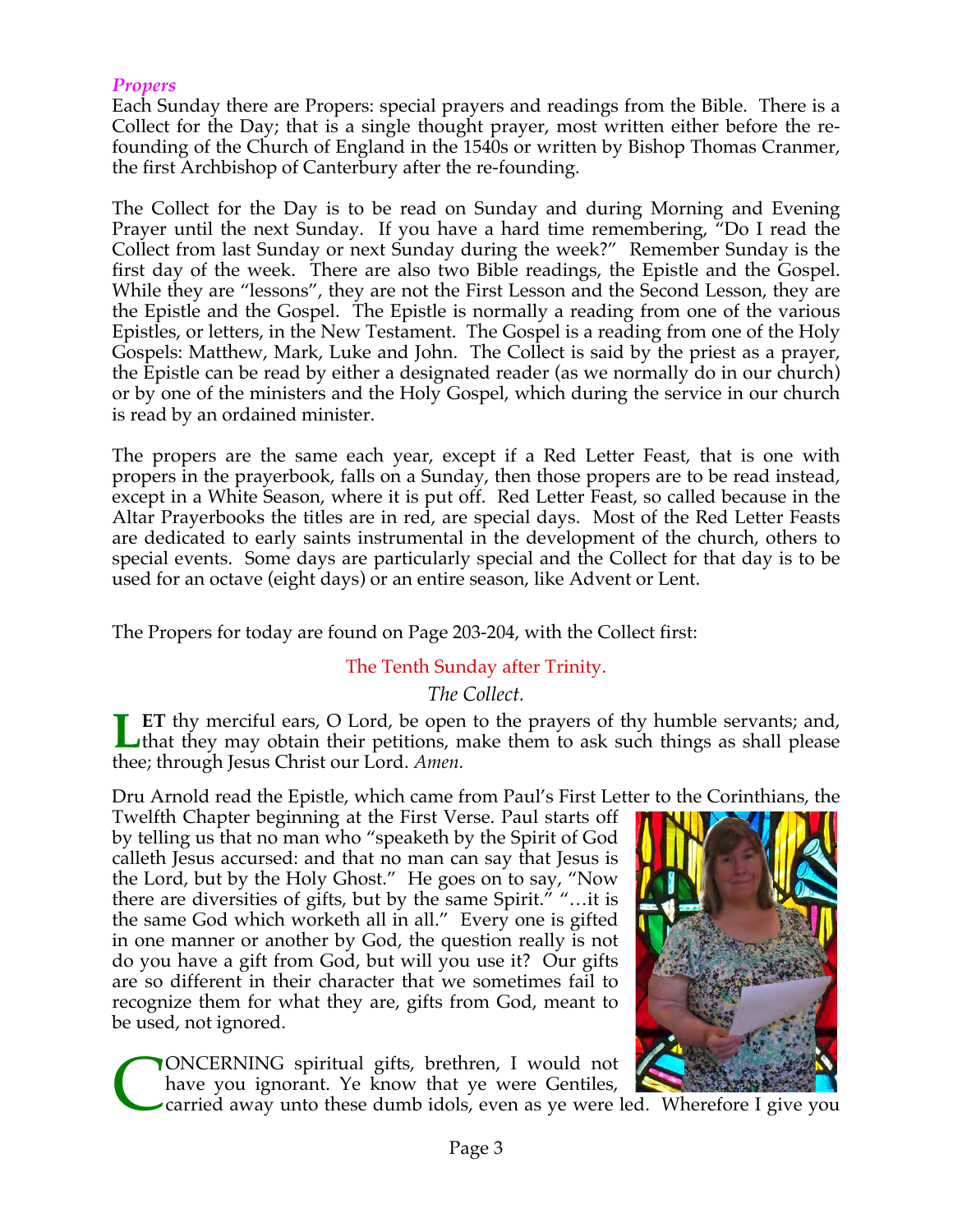to understand, that no man speaking by the Spirit of God calleth Jesus accursed: and that no man can say that Jesus is the Lord, but by the Holy Ghost. Now there are diversities of gifts, but the same Spirit. And there are differences of administrations, but the same Lord. And there are diversities of operations, but it is the same God which worketh all in all. But the manifestation of the Spirit is given to every man to profit withal. For to one is given by the Spirit the word of wisdom; to another the word of knowledge by the same Spirit; to another faith by the same Spirit; to another the gifts of healing by the same Spirit; to another the working of miracles; to another prophecy; to another discerning of spirits; to another divers kinds of tongues; to another the interpretation of tongues: but all these worketh that one and the selfsame Spirit, dividing to every man severally as he will.

Hap Arnold read today's Holy Gospel started in the Nineteenth Chapter of the Gospel according to St. Luke, beginning at the Forty-First Verse.

The Gospel tell of Jesus' time in the temple wherein he sees the people selling their



wares having made the temple a den of thieves rather than a house of prayer and cast them out. He also predicts the fall of the temple saying it shall be laid "even with the ground, … they shall not leave one stone upon another," because the people of the temple had rejected Jesus. The message to those who accept Jesus and his teaching is clear, their temple shall not fall. The message to those who will not hear his message will never be heard, let alone clear, their first indication of a problem will be when their temple falls.

Often people take this Gospel to preclude jumble sales at church. It does not preclude that. It does literally preclude cheating people at those jumble sales! You must understand that the "perfect" sacrificial offerings to God the temple hawkers were selling were perfectly defective "sacrificial lambs" which would be recycled over and over. Those buying were likely for the most

part honest in their attempt to offer unto God that due Him, yet their effort was being diverted and redirected by those "in charge", the priests and hawkers. In their very successful effort to make money they were defrauding the people and insulting God in His own House. It should also be pointed out that a church should be a place of worship. It may be a Prophet Center, but not a Profit Center<sup>1</sup>. If the building needs constant commercial enterprise, then perhaps the emphasis is on the wrong center. A church should be funded for its needs by its members and its wants should come much later, if not in fact unheeded. A church is about Him, not about IT.

ND when he was come near, he beheld the city, and wept over it, saying, If thou hadst known, even thou, at least in this thy day, the things which belong unto  $\blacktriangle$  thy peace! but now they are hid from thine eyes. For the days shall come upon A ND when he was come near, he beheld the city, and wept over it, saying, If thou hadst known, even thou, at least in this thy day, the things which belong unto thee, that thine enemies shall cast a trench about thee, and keep thee in on every side, and shall lay thee even with the ground, and thy children within thee; and they shall not leave in thee one stone upon another; because thou

 $1$  A fine set of very apropos terms I first heard from Bishop Dennis Campbell in 2011.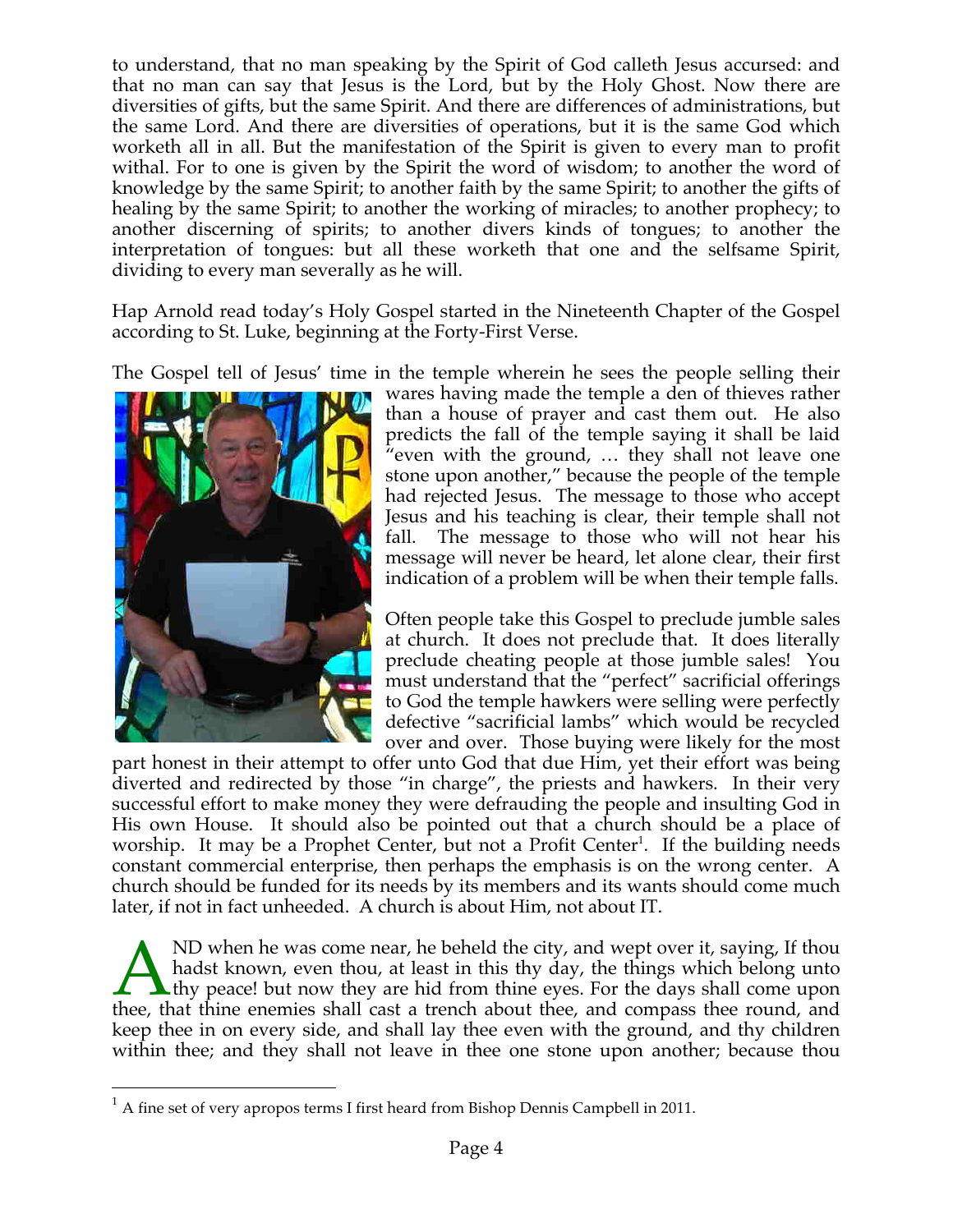knewest not the time of thy visitation. And he went into the temple, and began to cast out them that sold therein, and them that bought; saying unto them, It is written, My house is the house of prayer: but ye have made it a den of thieves. And he taught daily in the temple.

# *Sermon – Reverend Deacon Jack Arnold - Time and Action*

Today's sermon tied the Epistle and Gospel together and is mainly contained in the



forewords above.

Consider the words from the Collect, wherein we ask God to give us … be open to the prayers of thy humble servants; and, that they may obtain their petitions, make them to ask such things as shall please thee …

Once again, this Collect is kind of a follow-on to last week's Collect. First, we ask God to hear our prayers, this is funny in that He always listens intently to us when we pray and we very seldom listen to Him when He answers. It is an odd paradox, He listens but we never seem to listen. It seems as if at times we should pray that we should listen not Him, as He always listens! Nonetheless, we ask His help to ask for those things we need, not those things we want and are bad for us. We need to be humble when we ask. What does that word mean? According to the dictionary, to be HUMBLE means to be:

- Modest
- Respectful
- Lowly

*Modest* - unassuming in attitude and behavior *Respectful* - feeling or showing respect and deference toward other people *Lowly* - relatively low in rank and without pretensions

We cannot change what is our station in life, but we can change our attitude towards God. He is God, we are not. We are His creatures, imperfect with free will. We must recognize that when we ask for His Help. We badly need the guidance from the Holy Ghost so we can ask for what we need, instead of what we want. NEED and WANT are two four letter words that are used to oft interchangeably that *do not* mean the same thing.

While our needs must be fulfilled, there is nothing wrong with wanting, just so long as you want things that are good for you. Once again, we are asking God to help us to want the right things that will be good for us and help us develop in our Christian lives.

Paul reminds us that we each have differing talents, but if we use them to the Glory of God, without concern for who gets the credit, all will be well. I can think of no finer example of this than the Marines that were serving on Pelielu with Eugene Sledge, in the  $3<sup>rd</sup>$  Batallion/ $5<sup>th</sup>$  Marines. I was reading his memoir, With the Old Breed, when I realized that in my reading, none of the Marines he served with cared a bit who got a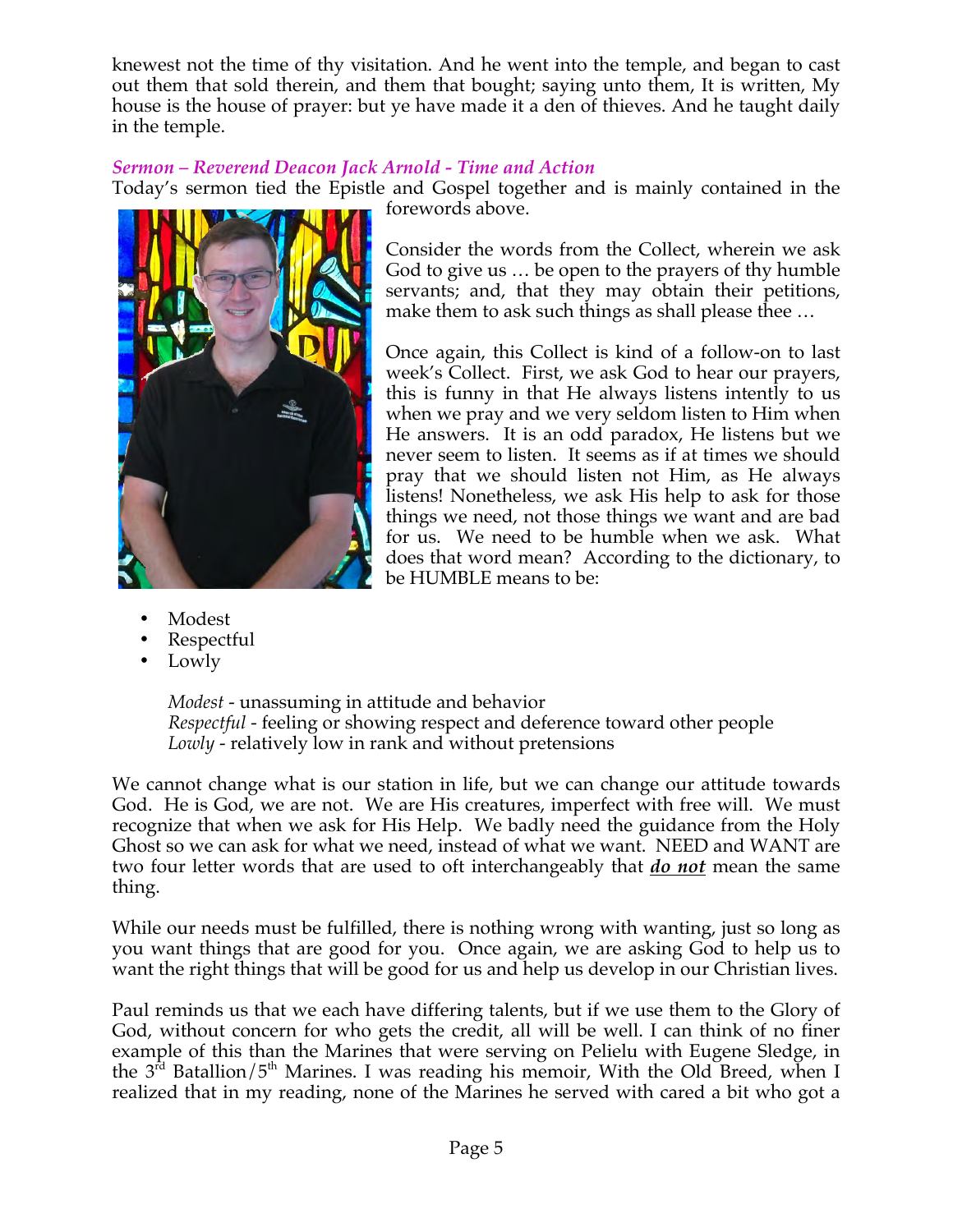credit, but all they cared about was helping their fellow Marines get the objective done. They didn't do what they felt like, at least not the good ones. They did what was right without thought as to who would get the credit. Their main thoughts were to work as a team to defeat the Japanese. So too, must we work with our fellow Christians, as the Marines did on Pelielu, using each of our talents to further His work and to defeat the forces of Satan. There may be a lot of hardships to endure, just like the Marines endured, but if they could endure the hells of Pelielu, then surely we can endure whatever Satan can throw at us, if we just trust in Him and listen to Him. Do what you can, not what you feel like. If you will but read the Bible, what God wants you to do will be clear. If you do your best to do His Will all will be well with you. Death is a pretty hollow threat if you do your duty. The people of Jerusalem would not have been in the pickle they got in when 70AD came along, had they only done what God wanted. But, it was too hard for them. In 70AD, what had been so hard seemed pretty easy compared to the fix they were in, but by then it was too late. By that time they were left with only "There are none so poor as cannot purchase a noble death." But, for most of them by that time they had no will. It left when they failed to follow God's will.

When Luke wrote of the sales in the temple, he had a point. The point was not to preclude jumble sales at church. He was not abhorring the sales, but the cheating in the name of God. This Gospel does literally preclude cheating people at those jumble sales! You must understand the temple hawkers were selling perfect defective "sacrificial lambs" which would be recycled over and over $\alpha$ . In their very successful effort to make money they were defrauding the people and insulting God in His own House. It should also be pointed out that a church should be a place of worship. It may be a Prophet Center, but not a Profit Center. If the building needs constant commercial enterprise, then perhaps the emphasis is on the wrong center. A church should be funded for its needs by its members and its wants should come much later, if not in fact unheeded. A church is about Him, not about IT.

Do what you are supposed to do when you are supposed to do it. That is duty. It does not matter how you "feel" about black or white. Black is black; White is white. Do your duty. Work as hard as you can, do the best you can, trust in the Lord. By the way, cheat no one. If you follow that, you won't need to be told, "Particularly in God's House."

Action counts. For by their actions ye shall know them.

Heaven is at the end of an uphill trail. The easy downhill trail does not lead to the summit.

The time is now, not tomorrow. The time has come, indeed. How will you ACT?

It is by our actions we are known.

# **Be of God - Live of God - Act of God**

 $2$  The concept of being truthful in the efforts we make to spread The Word is not a separate subject by any means, but would take more time to talk about than we have time for here. Suffice it to say that we must take every care to spread The Truth and not what our audience, whoever that may be, would like to hear. When we bring our "sacrifice" to the "temple" we needs make certain it is in fact as perfect as we can make it. This is so hard that one of the recurring themes of the Collects is asking for guidance to ask for the right things.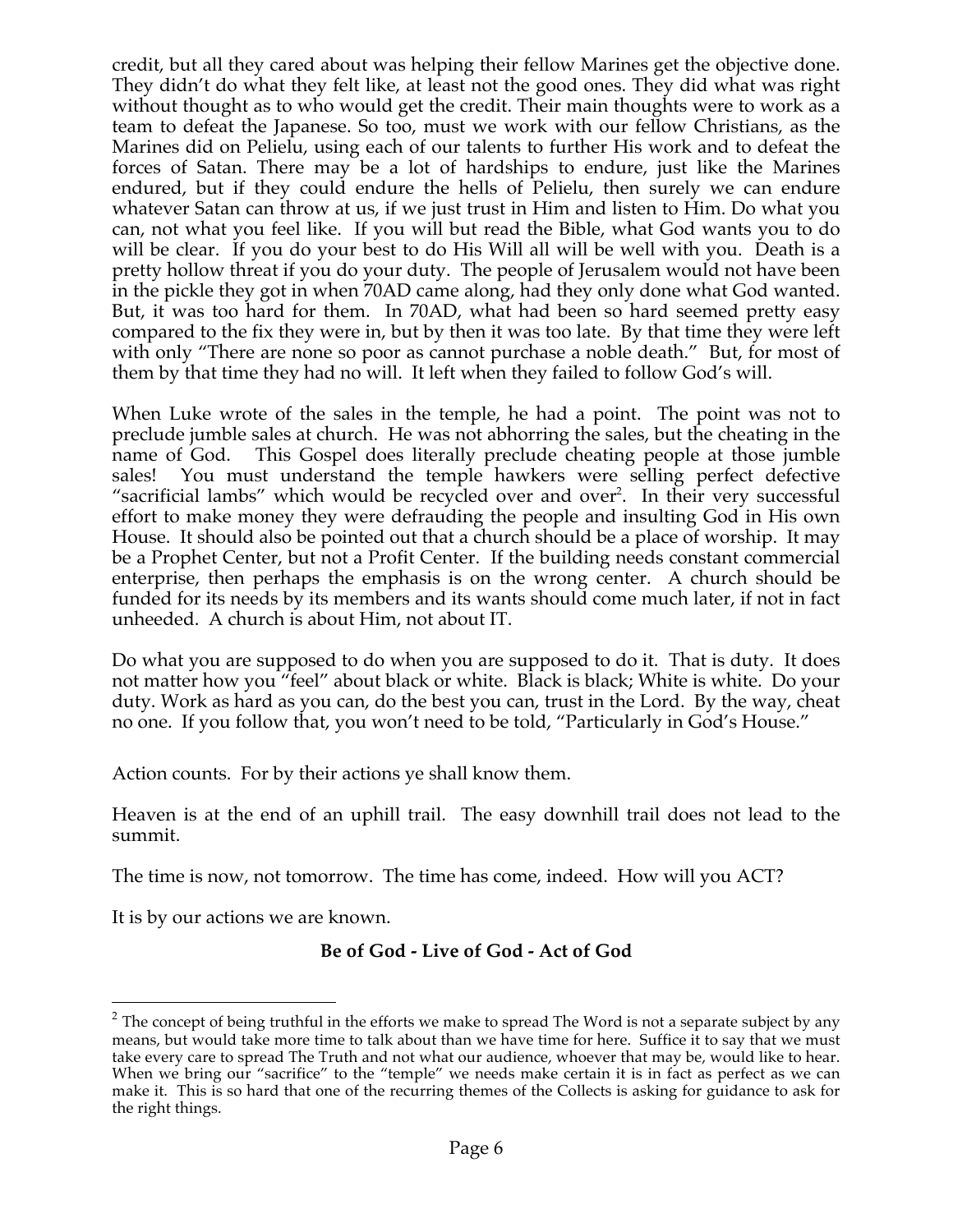### *Bishop Ogles' Sermon*

We are oft fortunate to get copies of Bishop Jerry's sermon notes. Today is one of those

Sundays. Today's sermon starts off with the collect, and like always, it will give you a lot to consider in your heart.

#### **Sermon Notes**

Tenth Sunday after Trinity Saint Andrew's Anglican Orthodox Church 4 August 2013, Anno Domini

# The Tenth Sunday after Trinity.

*The Collect.*

**ET** thy merciful ears, O Lord, be open to the prayers of thy humble servants; and, that they may obtain their petitions, make them to ask such things as shall please thee; through Jesus Christ our Lord. *Amen.* **L**



### **Paul's letter to the Romans, the Twelfth Chapter, Verses One through Nine:**

1 I beseech you therefore, brethren, by the mercies of God, that ye present your bodies a living sacrifice, holy, acceptable unto God, which is your reasonable service. 2 And be not conformed to this world: but be ye transformed by the renewing of your mind, that ye may prove what is that good, and acceptable, and perfect, will of God. 3 For I say, through the grace given unto me, to every man that is among you, not to think of himself more highly than he ought to think; but to think soberly, according as God hath dealt to every man the measure of faith. 4 For as we have many members in one body, and all members have not the same office: 5 So we, being many, are one body in Christ, and every one members one of another. 6 Having then gifts differing according to the grace that is given to us, whether prophecy, let us prophesy according to the proportion of faith; 7 Or ministry, let us wait on our ministering: or he that teacheth, on teaching; 8 Or he that exhorteth, on exhortation: he that giveth, let him do it with simplicity; he that ruleth, with diligence; he that sheweth mercy, with cheerfulness. 9 Let love be without dissimulation. Abhor that which is evil; cleave to that which is good. (Romans 12:1-9)

 Paul's Epistle for today takes on that old besetting and very formidable enemy of the souls of men – PRIDE. I might add that it was PRIDE that also led to the fall of Lucifer from Heaven along with a third of the angels who rebelled with him. But for every admonishment, God also provides an edification.

 You will note in the Prayer of Collect that the mercies of God are besought for those of a HUMBLE heart. Once more, as in the Lord's Prayer, we pray that God will give us the mind and will of Christ in asking for those things that accord with His Will, and not our own. If our hearts and minds are fully reconciled to God, all that we desire will also be precisely that which God wills for us.

 The verse that I wish to expound upon most particularly from today's Epistle is the third: "*3 For I say, through the grace given unto me, to every man that is among you, not to think of himself more highly than he ought to think; but to think soberly,*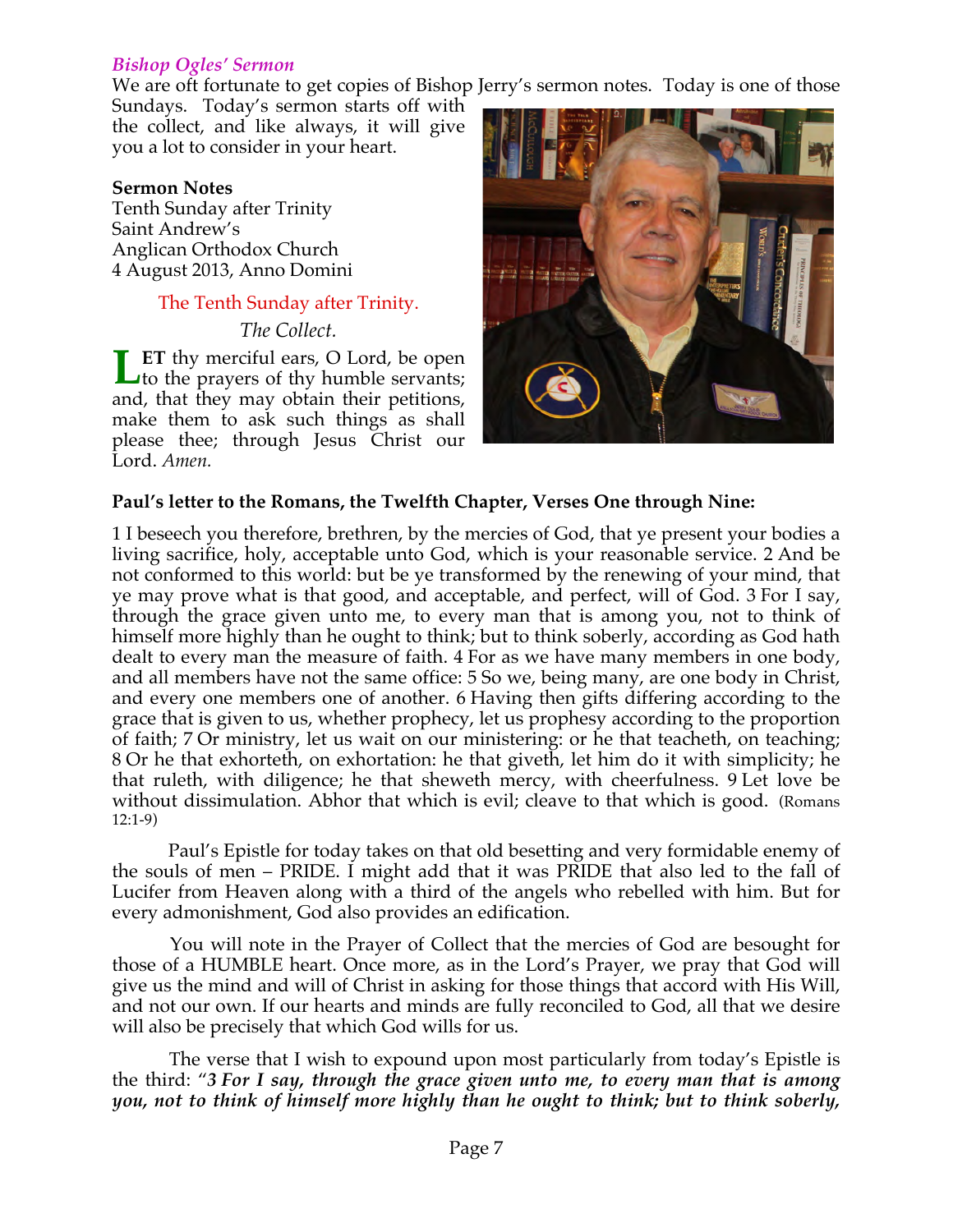#### *according as God hath dealt to every man the measure of faith.*"

 The devoted Christian is a tool or vessel in the hand of God. He can take no credit for the artwork God has used in making him and, since his very hands belong to His Maker, he can take no credit for whatever good works they perform. The Christian should be very much like a magnifying glass to enlarge the very Person of God with his mouth, with his works, with his thoughts, and with his desires. A magnifying glass is only a tool that helps enlarge detail so that we might know more of the object it magnifies. If we are close to God, His image will be magnified and enlarged. If we view him, even through a magnifying glass from a distance, His image will be small in our hearts. We must "draw near by faith" as in close and constant Communion with our God. In looking through a telescope, we see images brought nearer. But if we look through the same telescope from the opposite end, all images are made to look smaller and insignificant. Our lives should magnify that image of God and diminish our own image. That is the right relationship we should have with God. As the Psalmist has said: "*I will praise the name of God with a song, and will magnify him with thanksgiving*." (Psalms 69:30)

 If we are erudite in wisdom, we will know that it is faith that enables us to know God – and this faith comes from the attending grace of the Holy Ghost in opening our eyes to the Word which we have both heard and read. "*So then faith cometh by hearing, and hearing by the word of God*." (Romans 10:17) And even in the hearing and believing, we may take no credit for it is the grace and power of God drawing us by the efficacious working of that Holy Ghost in our hearts. Did you choose Christ to follow and believe? "*Ye have not chosen me, but I have chosen you, and ordained you, that ye should go and bring forth fruit, and that your fruit should remain: that whatsoever ye shall ask of the Father in my name, he may give it you*.(John 15:16) Paul makes the point very clear that we may boast of none of our virtues for they are from God and granted by His Grace. "*For by grace are ye saved through faith; and that not of yourselves: it is the gift of God: Not of works, lest any man should boast*." (Eph 2:8-9)

 Paul opens this chapter with great plea: "…..*ye present your bodies a living sacrifice, holy, acceptable unto God, which is your reasonable service.*" A sacrifice takes no account of its own desire, but is made and given solely to the love and praise of God. A sacrifice to God is given with no intent for personal benefit but only to the glory of God to whom it is given. The Temple Lamb would have preferred to forego its sacrifice, but it had no means of enforcing its own will. When our wills are subdued and given over to that Mind that was in Christ, we, too, will have no carnal will to defy that Will of God. His Will becomes ours. This is not a great accomplishment of the Christian – it is simply the LEAST he can do: "….*which is your reasonable service.*"

 Paul also issues a dire warning to the Church as well as to the individual Christian. The Church is just like a great ship. A ship is designed and created to be seaworthy – to navigate the Ocean Seas with its cargo and passengers. Its designers have made it to be secure from the waters in which it sails. It is provided with waterproof hull and sails that will enable it to take advantage of wind currents for movement. It also is equipped with a tiny instrument that will determine success or failure in navigation – the compass. The rudder, being less sizeable than the main sail, is nonetheless, extremely vital to the ship's direction and handling.

 The ship is made to be in the Sea, just as the church is made to be in the world. The Church also has a compass – the Word of God as its chart  $\&$  compass. It has mighty sails to take advantage of the gentle winds of the Holy Ghost to give it movement. And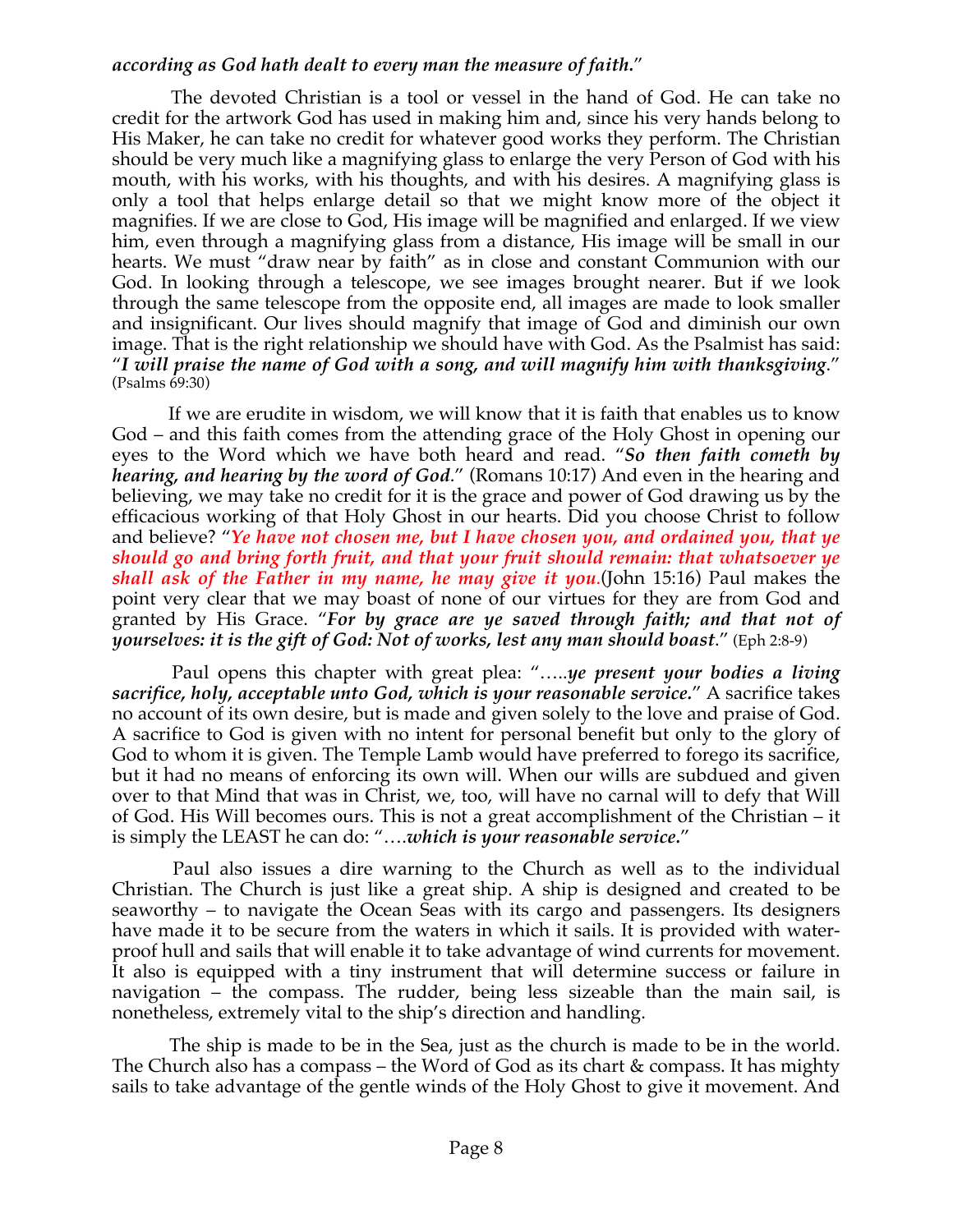the Church has Jesus Christ as its anchor and foundation to keep the world from seeping in. The Church is made for the world. As long as the Ship is in the sea, all is well and good, but when the sea gets into the ship, disaster follows. As long as the Church is in the world, and separate from it, all is well. But when the world seeps into the Church, all is lost in SHIPWRECK! Today, the world is not seeping into the Church – it is flooding into the Church. The philosophy of the world, the music of the world, the PRIDE of the world, and the false ministers of the world have entered into the Church and abide as the fowl of the air (demons) in her branches as in the Mustard Tree of Matthew 13:31-32.

 What has allowed the world and her demons to take such possession of the modern church? I believe it may all be traced to the PRIDE of the flesh to which Paul has alluded in verse three. We think of ourselves more highly than we should. We desire, not only the acceptance of God, but the acceptance of man as well so that we will be respectable and accepted. We desire, as did Israel, a king like unto all the other nations round about – instead of having God as our King. The Church has willingly accepted every abominable sin including homosexuality and the murder of innocent babies as the norm. As we read in Revelations, Jesus is no longer inside the modern Church but rather stands at the door without and knocks. At the conclusion of His words to the Seven Churches, see what Jesus says to them: "*Behold, I stand at the door, and knock: if any man hear my voice, and open the door, I will come in to him, and will sup with him, and he with me. To him that overcometh will I grant to sit with me in my throne, even as I also overcame, and am set down with my Father in his throne. He that hath an ear, let him hear what the Spirit saith unto the churches*." (Rev 3:20-22)

 How is it possible for the body to hate its own heart, lungs, stomach, brain, etc.? The Church is the Body of Christ and should remain not only Holy, but One with Christ. If the Church is ONE with Christ, how can there be divisions? Christ is not divided against Himself, so how can the Church, being His Body, be so divided? It is because the larger Church has ceased to be the Body of Christ and grown many cancers that destroy its soul. "*4 For as we have many members in one body, and all members have not the same office: 5 So we, being many, are one body in Christ, and every one members one of another. 6 Having then gifts differing according to the grace that is given to us, whether prophecy, let us prophesy according to the proportion of faith; 7 Or ministry, let us wait on our ministering: or he that teacheth, on teaching; 8 Or he that exhorteth, on exhortation: he that giveth, let him do it with simplicity; he that ruleth, with diligence; he that sheweth mercy, with cheerfulness. 9 Let love be without dissimulation. Abhor that which is evil; cleave to that which is good***."** Does the heart perform a most vital function? Yes, for without it the heart, there would be no blood supply to all other cells and organs of the body. Do the lungs have an indispensable function? Yes, in providing life-giving oxygen to every part.

 Each Christian servant is gifted with unique gifts of service that will benefit the entire Body of Christ. There is no Christian that stands in some greater office than the least of these. Without kidneys, the body will perish. Without lungs, the body will perish. Without a heart, the body will perish. The eye of the Body is the Holy Ghost. The ears are for hearing the Word of God. The mind is for giving over to that Mind which was in Christ Jesus. "*Let this mind be in you, which was also in Christ Jesus*. (Phil 2:5) The prophesying referred to is the preaching of truth. Faith engenders greater desire and hunger for the Word of God. The greater the faith, the greater the zealous and diligent study of the Word – not in pride of knowledge, but in love of sharing that most valuable possession.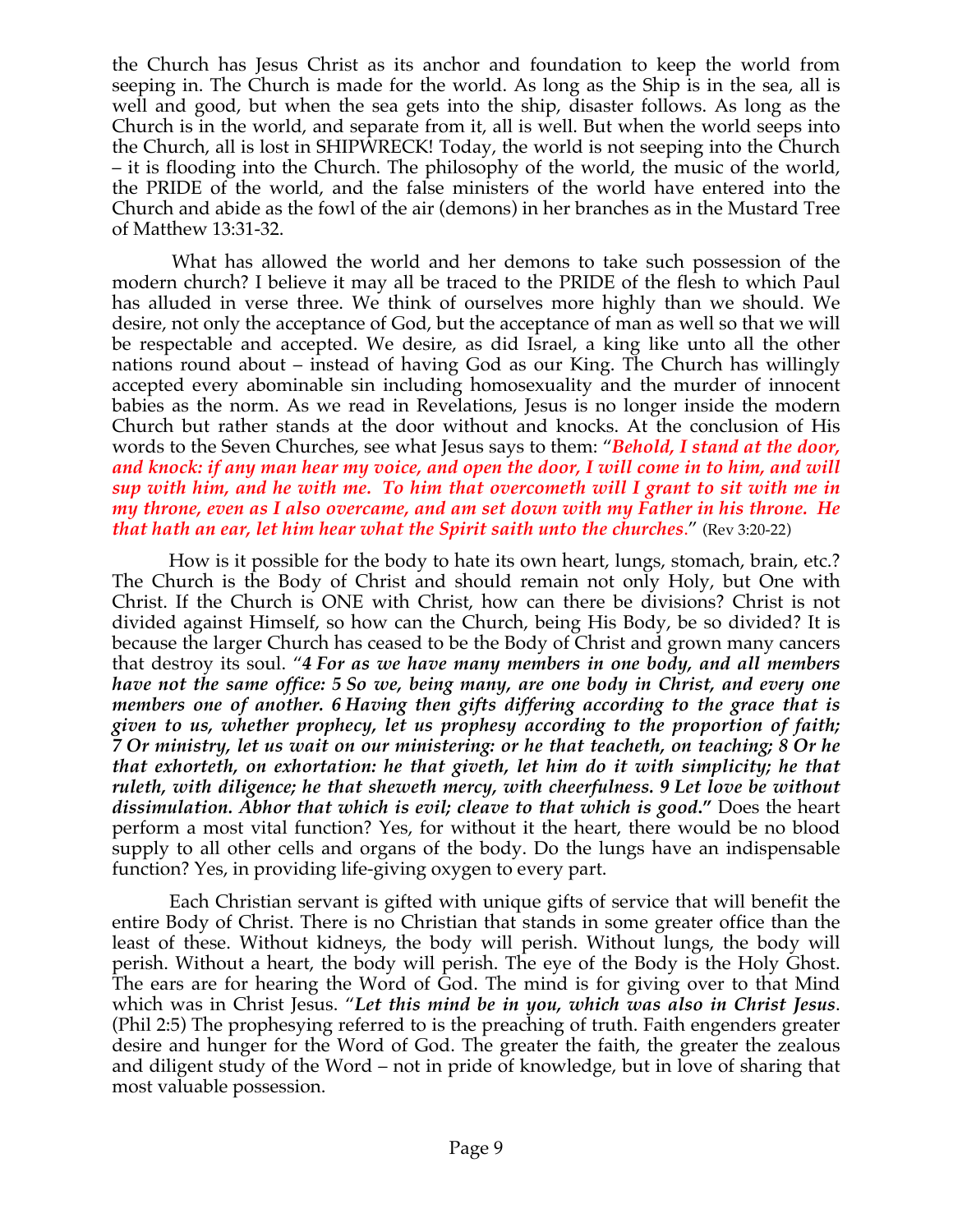A much neglected gift in the church is that of exhortation. Our friend, Mr. Webster, defines exhortation as "…*to incite by argument or advice: urge strongly*." Please do not be taken aback by the term incite, for to incite action is to urge by the facility of the spirit or emotion. Of course, we often think of mob violence when we think of incite, but when the full body of reason, truth, and spirit are combined in convincing, no power shall stand in the way. After all, what did Christ say to the Samaritan Woman at the Well concerning worship? "…..*the hour cometh, and now is, when the true worshippers shall worship the Father in spirit and in truth: for the Father seeketh such to worship him. God is a Spirit: and they that worship him must worship him in spirit and in truth*." (John 4:23-24) Knowledge of the truth is not enough. That knowledge must be acted upon in humility and faith.

 One last point of great importance: The Christian and the church should ABHOR evil! There should be a far greater righteous indignation over the evil that has befallen our Church, the nation, and our children than is obvious today. (*Abhor that which is evil*.) Instead of an uncompromising abhorrence of evil, we see, instead, the modern Church embracing evil. How can this be? Perhaps it is because the Church has ceased to"..*cleave to that which is good***."** Can we not judge sin according to the clear Word of God? Have we become impotent of truth and naïve to sin? Where is the red blood of indignation at evil of the Christian today? Perhaps they have followed their blind guides, who seem so silent over the evils of our day, into the ditch of deception!

 So both the members of the Body, as well as the Body as a whole, need to be humble in our worship, reverent in our communion with God, faithful in our living and witness, preferring the feelings of others to our own selfish desires, hospitable to all, intolerant of sin in the sanctuary of God (church discipline), and pursuing all things in the same Mind and will of Christ. Reading the Bible straight through 50 times will no avail – though that would be commendable if the Spirit of God attends the reading. Boasting of our studies is an undesirable side-effect of such an approach. Loving the God who has written His Love Letter to us will INCITE us on to a deeper knowledge and understanding of His Person. He will be magnified and glorified in all that we say, do, or think. That is our object of today's lesson. "A word to the wise is sufficient!"

### *Bishop Dennis Campbell's Sermon*

Bishop Dennis is a brilliant speaker. He is able to take biblical precepts and make them



perfectly understandable, even to me. Oft he provides the text of his sermons and I take the utmost pleasure in passing them on:

> **Christians Want** Psalm 145, 1 Corinthians 12:1, Luke 19:41 Tenth Sunday after Trinity August 4, 2013

What do Christians do? This has been the topic for the sermons in Trinity Season, and today's sermon is,

"Christians want." That may seem a strange title for a sermon, especially since one of the most famous verses of the Bible, Psalm 23:1, says, "I shall not want." Want, in this verse, is used as it was in England in 1611, and refers to the lack of necessities. Thus, the Prayer Book, which uses the Coverdale version of the Psalms, says, "The Lord is my shepherd; therefore can I lack nothing." But when I say, Christians want," I am not talking about lack. Want, as I am using it, means to desire. Christians desire certain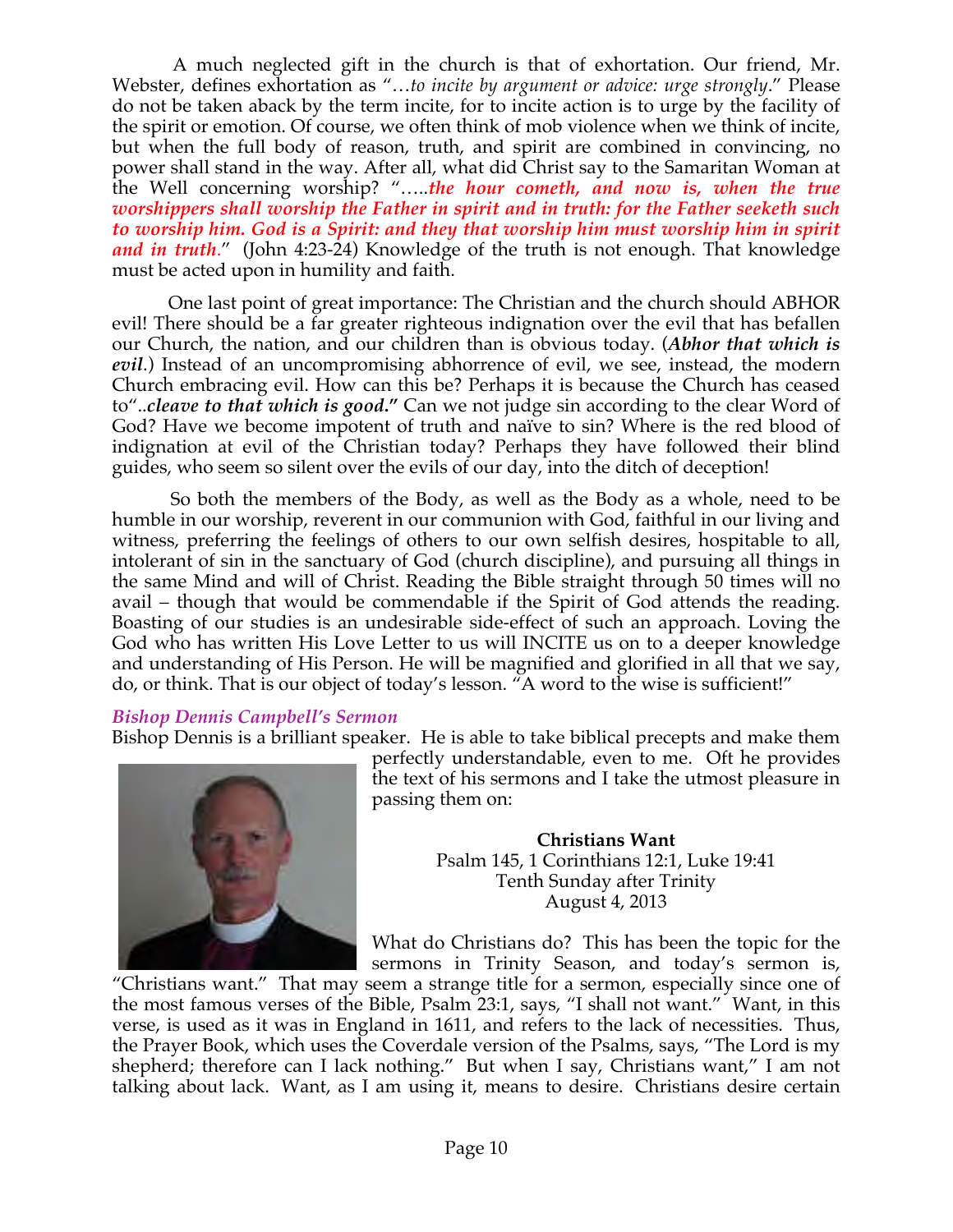things, and **what** we desire is the real topic this morning.

Some of our desires are common to those of many other people. We want food, comfortable homes, safety, companionship, and love. We would like to see world peace, justice for all, freedom for all, and all people living responsibly in harmony, freely giving others the kindness and consideration they would like to receive in return.

Some of our wants are quite different from those of other people. We want people to know the grace and love of God in Jesus Christ. We want them to know peace with God and the fellowship of His Church. We want to see people's hurts and hopes and fears and brokenness touched by the healing hand of God. We want to see their lives and homes and communities and nations healed as only God can do. That's why I'm in the ministry. That's why you pray for other people. Because we want them to have the good things of God.

Christians also want something more, something higher. We desire what Christ taught us to pray for in The Lord's Prayer: "Thy kingdom come, Thy will be done on earth as it is in heaven." We want God to be loved and honoured and worshiped and obeyed as He deserves. "The heavens declare the glory of God," says Psalm 19:1, but we want the lips and lives of people to declare it too. That is why we ask God to help us "live a godly, righteous, and sober life to the glory [His] holy Name." That is why we pray, in the Collect for the Tenth Sunday after Trinity, that our prayers will ask God for the things that please Him. Pleasing Him is our goal in life, and we want all people's lives to please Him. We desire all people to love God and live for Him so that they will be able to say what the Apostle Paul stated so well for us in Philippians 1:21, "For me, to live is Christ." We want this because, "Great is the Lord, and marvelous worthy to be praised" (Ps. 145:3).

This morning's reading in 1 Corinthians 12 applies readily to our topic. There we read again of this mysterious subject of the gifts of the Holy Spirit in the Church. The topic of these gifts is warmly discussed today, and the discussions usually produce much more smoke than light. So did their practice in Corinth, where the people were more concerned about using the gifts to impress others than they were about using them to please God. Some had, and others pretended to have, special gifts from God that enabled them to heal diseases, speak in different languages, or work miracles. While Paul acknowledges that God did indeed give such gifts to some people, he makes it plain that the gifts were for the good of all, not for the honour of those who had the gifts. Paul, in the same letter, makes it plain that the Corinthians were conducting themselves in ways that were dividing the Church and glorifying people. He urges them to forsake this sin and to seek and do the things that please God. He makes it plain that not all Christians receive the ability to work miracles or speak in tongues, but every Christian can receive the power to love, which is far more important and far more pleasing to God.

The reading from Luke's Gospel also applies to our topic. There Christ mourns over Jerusalem for its self absorption and neglect of God. Going their own way led them, to reject the things of God, so that, even in Jerusalem, the religious center of Israel, people did not want what God offers. They did not want to please God, nor did they pray for such things. They rejected God, and their rejection ultimately led to their own destruction.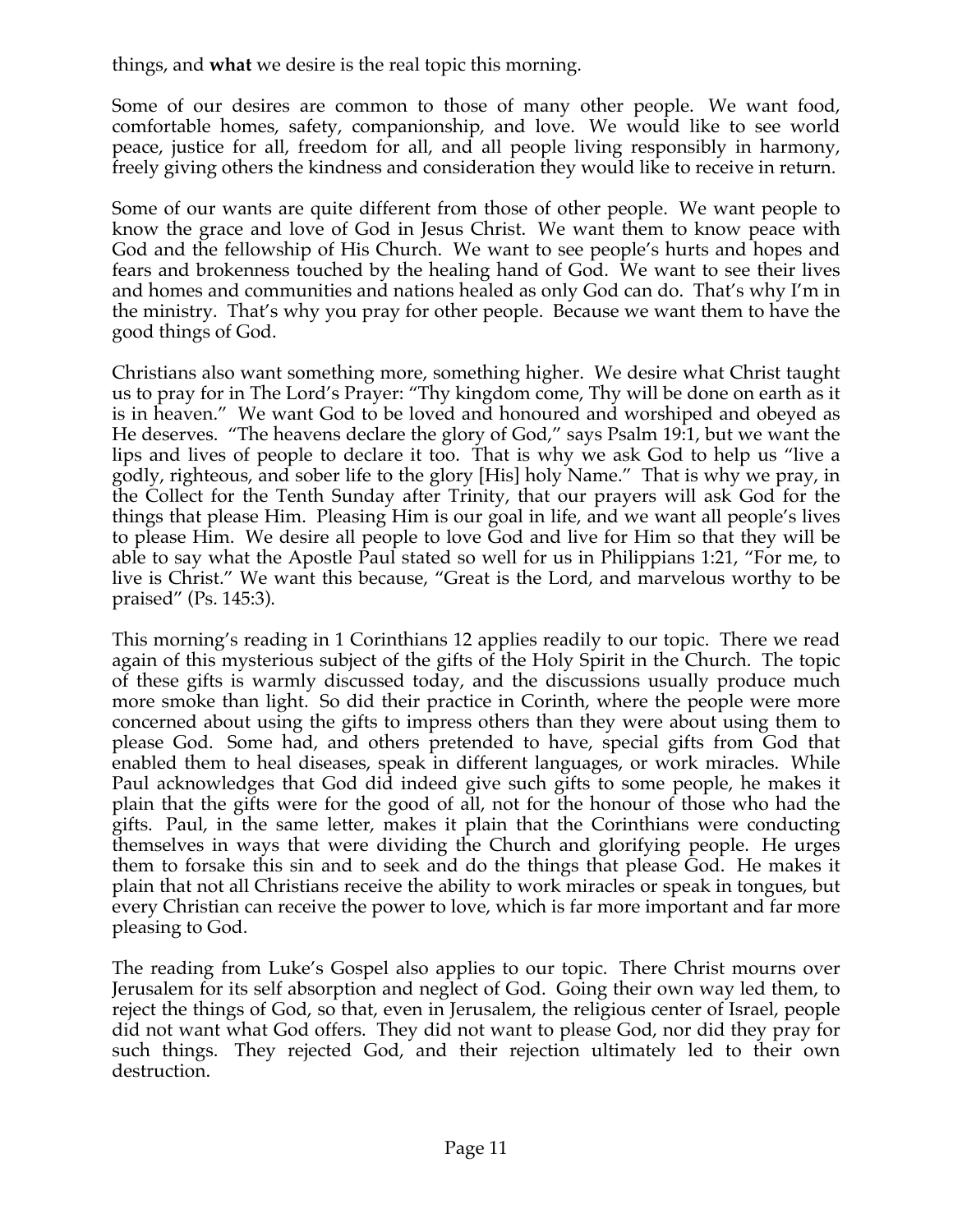By contrast, Psalm 145 shows the blessed joy of those who live to please God. Here we find phrases like, "I will magnify thee, O God, my king; and I will praise thy Name for ever and ever." "The Lord is gracious and merciful." "The Lord preserveth all them that love Him." What is the Bible talking about in these verses? It is talking about God giving good things to His people. And these good things are the things that please Him. And here is the really wonderful thing about these things of God; we find they are the things we really need and want in life and in eternity. These are the things that "fulfil the desire of them that fear Him."

-- +Dennis Campbell

Bishop, Anglican Orthodox Church Diocese of Virginia Rector, Holy Trinity Anglican Orthodox Church Powhatan, Virginia www.HolyTrinityAnglicanOrthodoxChurch.org www.lifeinthescriptures.blogspot.com

# *Rev Bryan Dabney of Saint John's Sunday Sermon*

We are fortunate to have Bryan's Sunday Sermon. If you want people to come to The Truth, you have to speak the truth, expouse the truth and live the truth. This is really a good piece and I commend it to your careful reading.

# **Tenth Sunday after Trinity**

In the Second Book of Samuel 1:17-27), we are told of David's lament for King Saul and his son Jonathan. The very last verse is key: How are the mighty fallen, and the weapons of war perished  $(v.27)$ ! The scriptures tell us that Saul was anointed the first king over Israel. Almost from the beginning of his reign until his death, Saul was as stiffnecked as the people he oversaw in the LORD. His final act of disobedience came the night before he went into battle against the Philistines at Mount Gilboa. The Bible tells us that Saul was indeed a mighty man in battle; but even his courage and valor were insufficient to give him the victory over his enemies when the God of heaven and earth had decreed otherwise.

Why did the very God who had Samuel anoint Saul as king over Israel abandon him and his army at Mount Gilboa? God took his hand away because of Saul's willful disobedience to his word. If you examine I Samuel 28, you will find the answer. Saul had gone to the Witch at Endor to obtain information about the battle which was only hours away. He asked the witch to call up Samuel whom God permitted to return in the spirit and speak to Saul, terrifying the witch and likely everyone present. Samuel listened to Saul's complaint and afterwards proclaimed God's message to him. In simple terms Samuel told Saul that God was against him, and that tomorrow, the LORD will also deliver Israel with thee into the hand of the Philistines: and... thou and thy sons [shall] be with me. . . (vv.15- 19).

Throughout the history of Israel, God called on the people to turn from their sinful and disobedient ways. The prophet Isaiah was given of the Holy Ghost to document the reasons for God's coming judgment of the people when he wrote, Therefore thou hast forsaken thy people of the house of Jacob because they be replenished from the east, and are soothsayers like the Philistines, and they please themselves in the children of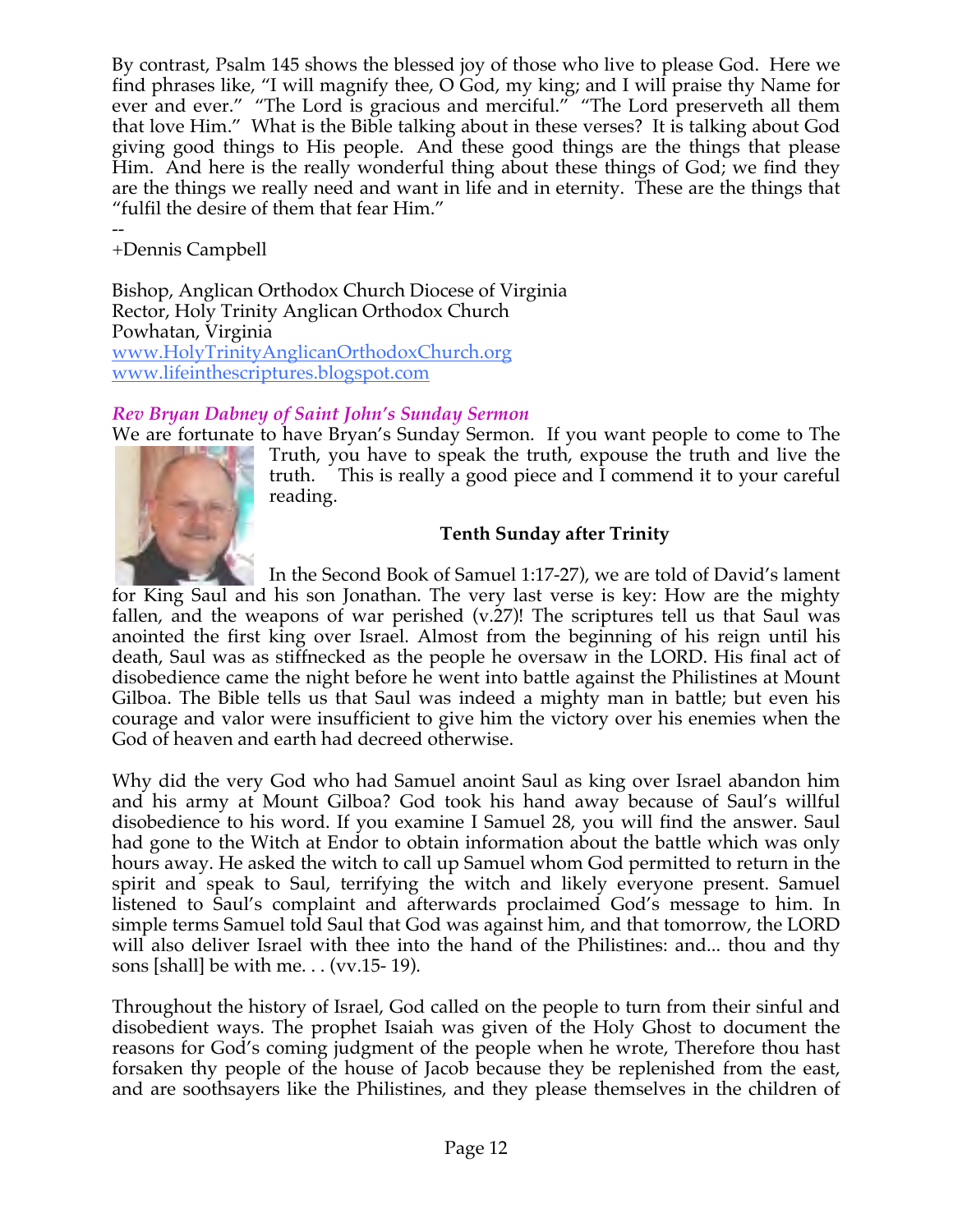strangers (2:6). Matthew Henry said of this passage that, "God had set them apart for himself as a peculiar people, dignified above all [others]; but they were replenished from the east [that is] they naturalized foreigners [and thus] did they profane their crown and covenant." It was not so much that they brought in the strangers but that they permitted them to alter their religious character through sorcery, occultism and idolatry.

Another point of contention between the LORD and the children of Jacob was their quest for ill-gotten gain. Their land is full of silver and gold, neither is there any end of their treasures; their land is also full of horses, neither is there any end of their chariots (v.7). Gold, silver, horses and chariots speak of great wealth. In the ancient world, to possess a horse— much less a chariot— meant that you were a very well-to-do person. From this verse we can see that the economic and social order in Judah was dominated by wealth and a quest for more of it. The point here is not that simply having wealth is bad, but that their focus was continually upon gaining riches without any consideration for how they were obtained.

God then had the prophet tell them of his coming judgment in Isaiah 3: For behold, the Lord, the LORD of hosts, doth take away from Jerusalem and from Judah the stay and the staff, the whole stay of bread, and the whole stay of water (v.1). God was going to take away those items most needed for sustenance of the body. He would also remove from them those soldiers and leaders who would supply protection and good counsel, and in their place he would give them the immature and the naive (vv.2-4).

He further said that there shall be injustice and oppression amongst the people (vv. 5-6). Matthew Henry said of this passage that, "God would allow an evil spirit among [the people]... [and these] shall be oppressed... and their princes, being children, will take no care to restrain the oppressors or relieve the oppressed."

Pastor Dave Guzik noted about these verses that, "... this principle of God's judgment endures to this day. One way God may bring judgment on a nation is to curse them with incompetent, ungodly leaders. Often, this is the simplest avenue of judgment: giving people what their wicked hearts desire. This crisis of leadership can happen even in economically prosperous times (Isaiah 2:7 is part of this same prophecy). The terrible effect of this judgment of God, the granting of incompetent and ungodly leaders, may not be immediately seen, but it will be certainly seen, apart from the repentance of a nation and the mercy of God."

The prophet Isaiah was also given to point out that those who, in ordinary times, would be termed "good leaders" will turn away from the people's request to lead. They will do so as they have seen, as it were, the handwriting upon the wall (Daniel 5:5, 24-28), and will not take upon themselves the blame for the bad actions of those responsible (Isaiah 3:7-8). They likely saw that the government was not working and that the society was looking for a scapegoat. As Matthew Henry once observed, "The government shall go a-begging... Rulers must be healers, and good rulers will be so; they must study to unite their subjects and not widen the differences that are among them." He then explained why the good man would not rule. He would not on account of the fact that the wicked had, "... brought their destruction upon their own heads, for their tongue and their doings are against the Lord. They provoked him to his face." King Saul and those wicked rulers who followed him were notorious for provoking the Almighty. And in so doing, God gave them and their people into the hands of their enemies. That ought to be of great concern to us for God has not changed his mind about sin, and will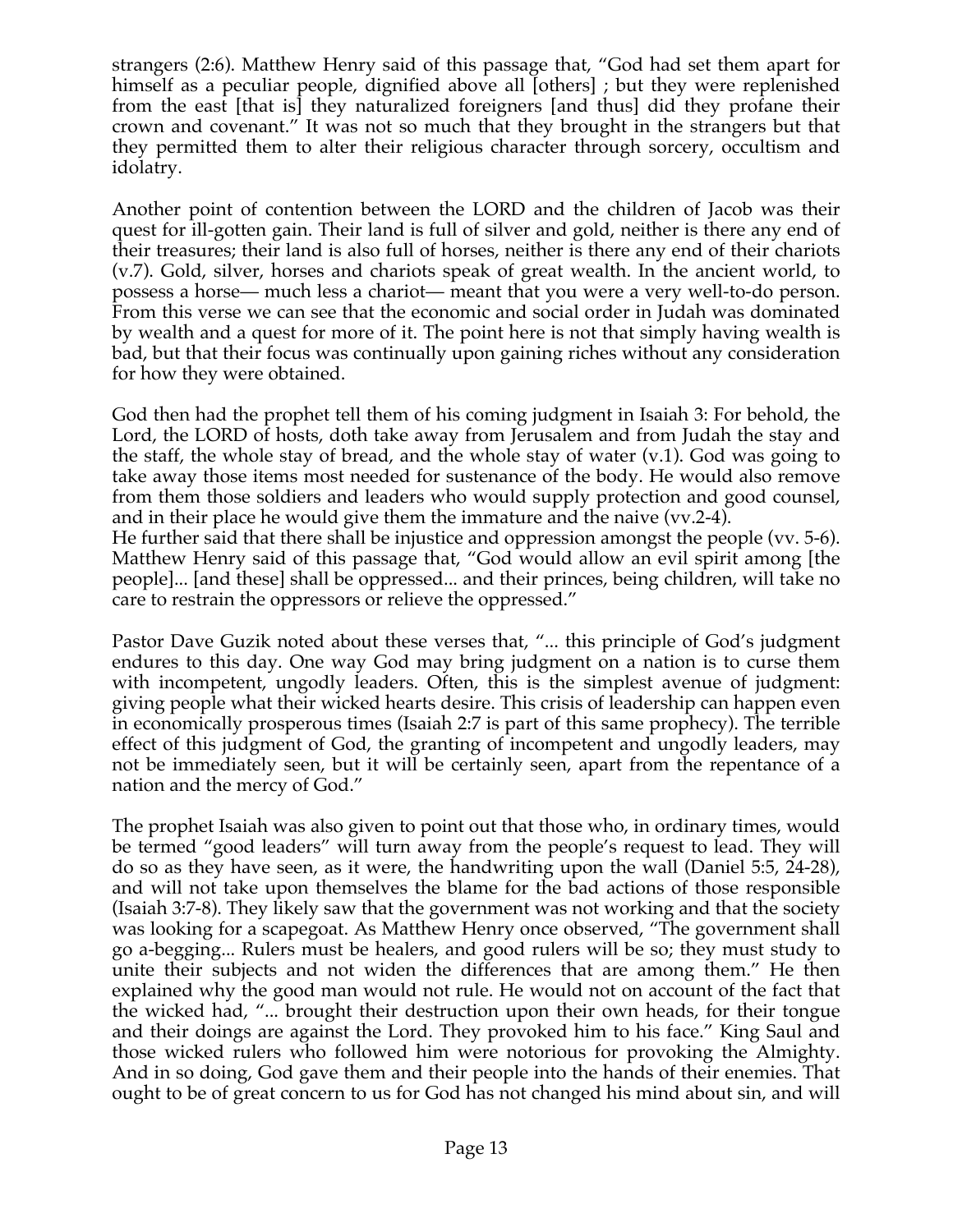mete out his judgment against all who profane his name and his commandments. This especially applies to any country or people who have previously received his blessings and who had once upon time agreed to follow his precepts for life.

There is no denying that our country was formed by men who recognized the Godhead as the Creator and author of all liberty. While many of our founding fathers were not orthodox Christians, they nonetheless saw the hand of the divine in the establishment of this country, and they spoke of him in reverence within our country's birth certificate, the Declaration of Independence. When we look at what God has given to us, more particularly in the ways of commerce, industry, and personal freedom, we ought to kneel in thanksgiving for all that he has done on our behalf. In times past, our good and gracious God has preserved our land through trial and tribulation.

But things have changed in the character of both our society and our government as an ever-increasing number of our people have succumbed to the lusts of the world, the flesh and the devil. And so it should not be surprising that those biblically-based moral values which were once the hallmark of our country have dissipated into the mire of every sort of degradation.

There is also a ripple effect with regard to wickedness. It is like throwing a stone in a pond of still water and watching the ripples move out from the point of contact with the water. For every evil plan or scheme there are primary, secondary, as well as tertiary victims to consider. It is not difficult to identify those who are the primary victims those directly affected by some maleficent plan— but few are cognizant of the others. God is treated to the cries of all who have been wronged, or abused in this life. What we should understand is that evil and wickedness affect the whole of society, not just the person or persons to which it was initially directed.

There is story from the days of World War II in Germany about a church that was located near a rail line where the members would hear during their worship services the cries of anguish from those who were on train cars bound for the death camps. It is said that the congregants could not bear to hear their cries so, in response, they would sing as loudly as they could to drown them out. Even though the members of that church were not being persecuted by their wicked government, they nevertheless were affected by the misery it was inflicting on others to which they were a party. They were witnesses of its effects even if it was only in their hearing. They were helpless to do anything else as they may have supported the Nazi regime at its beginning and were shamed by its actions. Often when people feel helpless they simply fold up and comply with the authorities in the face of persecution especially if the authorities have the capacity and inclination to use deadly force. Their time to act against the scourge of Nazism was at its beginning, but this they did not do and the rest is history.

But what of our country? Aren't we the fabled "bastion of liberty" in this world? Of all people, we should be aware of our liberties and exercise whatever rights we have left to counter the appearance of evil in our churches and in our country before such a condition of helplessness can fully manifest itself as it did in Nazi Germany. Unfortunately, human nature being what it is tends to bow before the powers that be. That is the path of least resistance. And what are the consequences for such behavior? If all we can do is turn up the volume in an effort to drown out the sound of wickedness going on around us, then what sort of people are we in God's eyes? If we still have the ability to resist and speak out, then that is what the God of liberty expects; otherwise we will lose our freedoms to the Philistines of our day.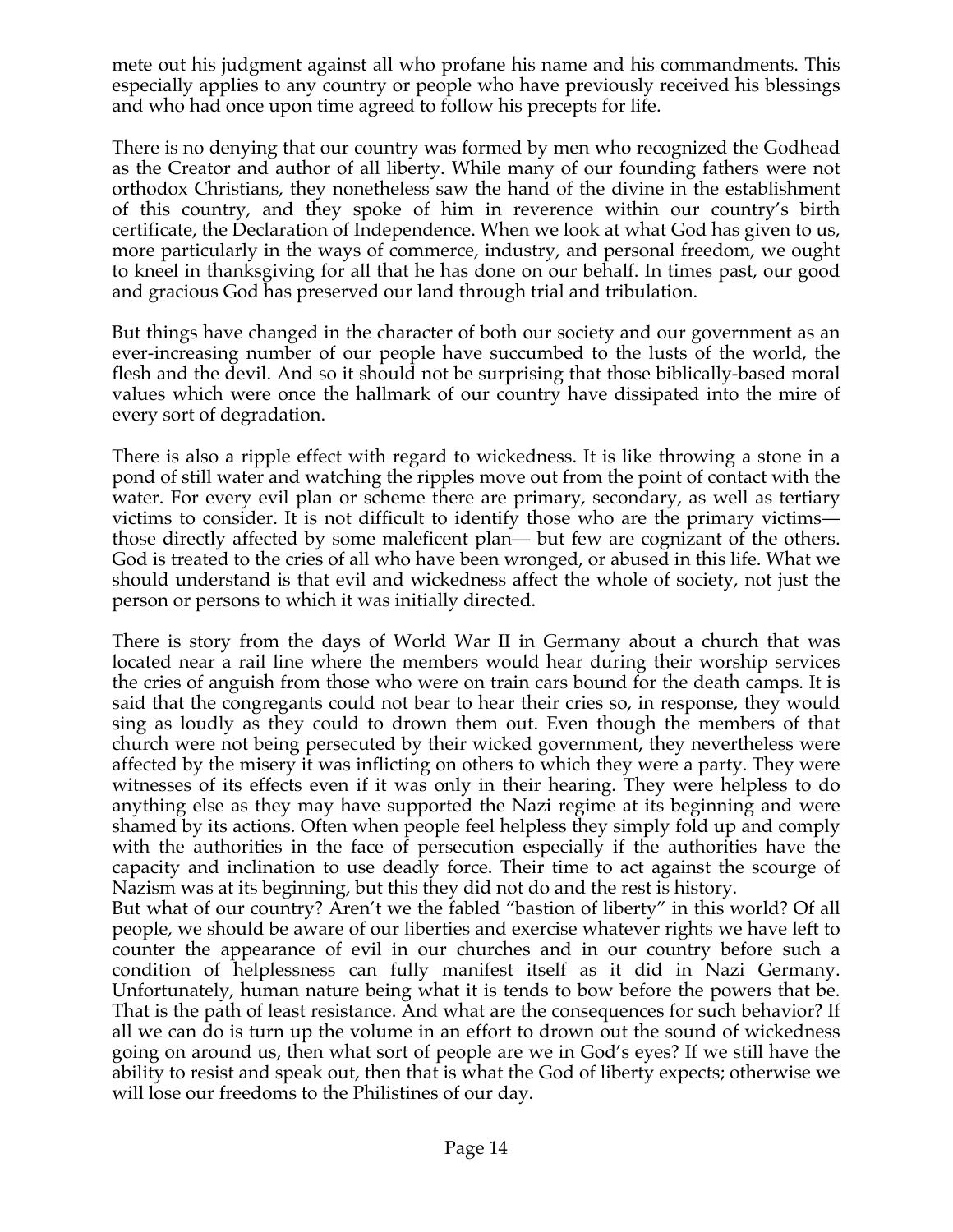Are we headed for our own version of Mount Gilboa? Will people in other lands say of us as David said of Saul: How are the mighty fallen, and the weapons of war perished? If one truthfully answers those questions the responses would not be what most Americans would want to hear. I fear we are on the cusp of some major changes in our world, and none of them bode well for our liberties. God has been largely removed from our public life, and he has been expelled from the private lives of many— even those who call themselves Christians.

It has become painfully apparent that when God leaves, his blessings depart with him. You cannot expect a blessing from God if you are not obedient to his will. It does not matter how many tanks, troops, ships or planes we have in our arsenal. No weapon forged by the craft of man can undo or hinder the will of God. It does not matter how much paper currency the Federal Reserve prints up. God will not lift his hand to protect this country and this people apart from their repentance to him in Christ, and their obedience to his will as found in the Holy Bible. No power which man possesses can force God to do anything. The judgment of God is coming as the tide of wickedness rises. As one pastor put it, "There is an everlasting 'too late' when God calls into account the litany of sins perpetrated by the wicked. We should do all we can to not be numbered among them.

So, what should we do as believing Christians? I would ask all of you to pray as you have never prayed for the sake of God's elect in this country and throughout the world. We cannot fix all that is amiss within our society and our government; but we can do those things which God has given us leave to perform. Prayer is a powerful weapon. God wants to hear from us and we must ask in faith believing on him as our provider. So I encourage you to pray. Pray for our country as Abraham did when he asked God to spare the cities of the plain for the sake of but ten righteous souls (Genesis 18:23-33). Pray that God would grant our leaders wisdom to turn away from doing those things that have put this country and this people at variance with him. Pray that he would turn the hearts of the unregenerate masses as Jonah's preaching did in Nineveh. Pray for his guidance so that in all our actions we will not be ashamed to stand at the judgment seat of Christ and give an account of our lives in his service. Pray, and again I say: Pray!

Let us pray,

 **HOLY** and gracious God, whose word and commandment are dear to us; protect **O** HOLY and gracious God, whose word and commandment are dear to us; protect this thy people from the way of the wicked; and grant to us that quiet confidence of thy ministering Spirit, that we being so endowed may pass through this life under the shadow of thy wing knowing that all is in thy hands; for this we beg in the name of our Lord and Saviour, Jesus Christ. *Amen.*

Have a blessed week, Bryan+

# *After Church Hospitality*

Sadly, no after church snacks. The same story every week, is it not? The fact is that we are supposed to be on a low carb diet and there really aren't any low carb snacks that appeal to us. So, with no fatted dog nut in sight, we were out of luck! Please someone, between now and next Sunday invent some no-carb dog nuts.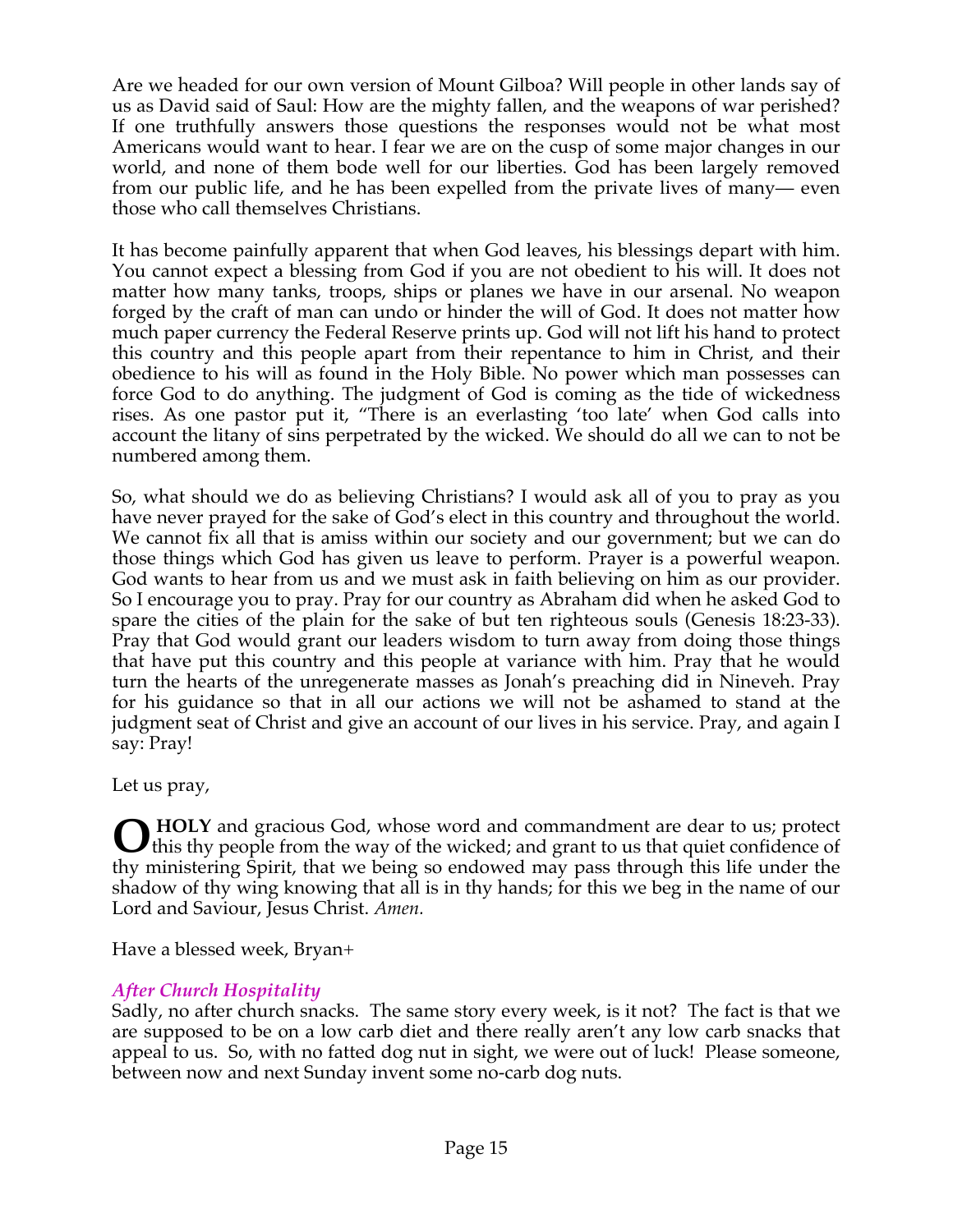After church goodies providers as currently signed up:

| <b>Date</b>      | Name                                                           |
|------------------|----------------------------------------------------------------|
| 14 August 2012   | <b>Opportunity Available - Eleventh Sunday after Trinity</b>   |
| 18 August 2012   | <b>Opportunity Available - Twelfth Sunday after Trinity</b>    |
| 25 August 2012   | <b>Opportunity Available - Thirteenth Sunday after Trinity</b> |
| 1 September 2012 | <b>Opportunity Available - Fourteenth Sunday after Trinity</b> |

*People in our Prayers* - http://faithfulcenturionprayerteam.blogspot.com/ **Why? Prayer is an extremely important activity.**

It is not that God knows not our needs, for He surely does. Yet, Jesus commanded us to ask God for those same needs. In addition to the obvious of asking God for help, offering thanksgiving and the like, prayer helps us focus our thoughts on how we might do God's work.

The Prayer Team of the Church of the Faithful Centurion was established to help our members and fellow Christians pray for those in need and to give thanks as well for the blessings we have been granted.

### **Who can be on the list? Do I have to be a member of the Church of the Faithful Centurion to be prayed for?**

No! The only qualification to be on the list is that you want our prayer team to pray for you. We are Christians and are happy to pray for you, no matter who you are. If you want help from God, you are our kind of people.

### **What is the commitment from the prayer team?**

Each member of the team will pray for the desired outcome at last once per day.

### **How do I get myself or someone else on the prayer list?**

You can email one of the prayer team leaders: Jack - jack@faithfulcenturion.org or Dru dru@ faithfulcenturion.org, or call the church office at (619) 659-3608 or fill out a prayer card at church.

### **What should I ask for?**

Depends on what you want. Some people merely want God to be asked to heal their ills and be mentioned by their first name, others want a specific outcome and / or have more of their personal information known to the team. Ask for what you want. It is your desire and need for prayer the team is attempting to meet. For typical examples, see the list below.

# **Updating the Team**

If you are on our prayer list, or if you have submitted a person that you have asked us to pray for, please update one of the team members or Hap in person, by telephone or email. It helps to be able to pray specifically for these individuals including their specific needs; plus if they get better, it is nice to give thanks!

Please note that on the yellow (maybe green or orange if you get an old one) cards at church, you can ask that those to be prayed for have their names disseminated to the prayer team. Those names will be said in church and appear here. Or, you can ask that their names and purpose be kept confidential, then only Hap will know to pray for them.

*Prayer List Notice – If you have someone on the prayer list and their needs have changed, please let us know. We'd like to update our prayers to reflect the need and*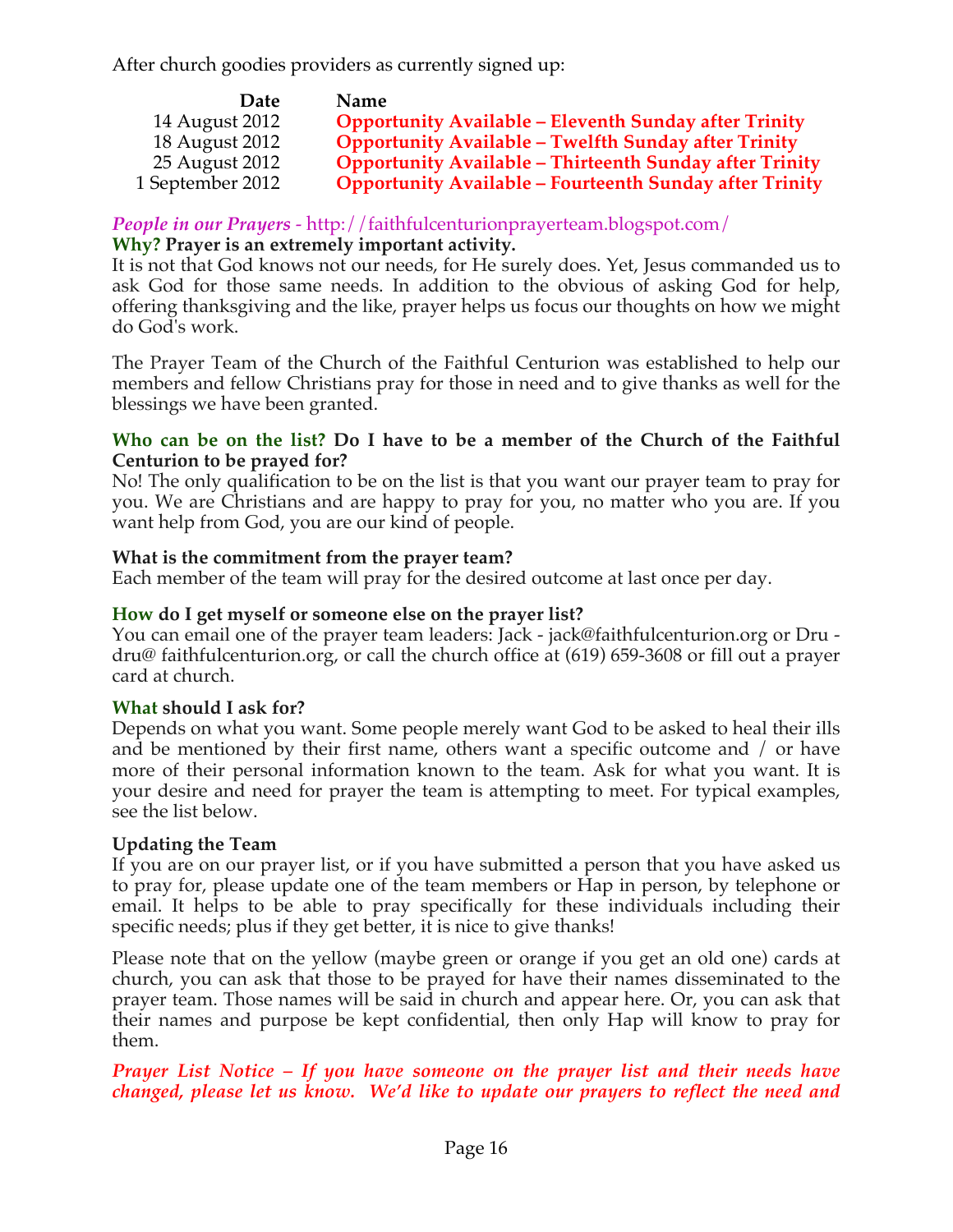#### *most important to give thanks!*

#### *Major Disaster*

*Eighty people were killed as the result of a train wreck in northern Spain*, Bishop of Spain Eduardo Dominguez Vilar asks the entire Anglican Orthodox Communion to join him in prayer for those who have lost their lives and have been injured in this tragedy, as well as for their families who are deeply affected by their family members deaths and injuries. Please pray for the full and speedy recovery of those injured, for the families and friends of the departed who remain behind and for those who are involved in the rescue and cleanup efforts.

### *Travel*

No known travel this week.

### *Birthday*

*Emma Langstaff* celebrated her 40<sup>th</sup> birthday 26 July 2013. *Ryan Hopkins* celebrated his 22nd birthday 14 July 2013. Sara Simmons celebrated her 61<sup>st</sup> birthday 2 July 2013.

### *Loss of Home*

*Sarah* who lost her home and all the contents when her house caught fire and burned to the ground near the end of January 2013. Her beloved dog was taken in the fire. Please pray for Sarah as she has many decisions at this time and help her to know Jesus will be with her to help to make the "crooked road straight."

### *Move*

- *Jason Naylor and his lovely wife Marla* are currently stationed in Southwest Asia, probably through the end of 2013. Pray for their continued safety and a reasonably tolerable stay in that part of the world.
- *Ryan Hopkins* has moved to Dillsburg, Pennsylvania, to study Dressage Riding through June 2014. Please pray for God's guidance in his life as he works and studies. Help him to see where God would like him to go from here and how he should get there.
- *The Thomas Family* is on a short tour assignment in Guam through August 2013 and about to leave for Okinawa for a second short tour. Please pray for this new assignment to go well for Kurt and for Mary and the kids to make new friends. In particular pray that Kristyna and Mitchell will develop good friends and schoolmates there so as to further their development as both Christians and citizens. Things seem to be going well where the sun rises on the United States, so keep praying! Give thanks and ask for continued good developments.

### *Departed*

- *Bernie Garcia, 56,* passed away on 31 July 2013, as a result of complications of Hepatitis C. He was hoping for a liver transplant but because of circumstances was unable to receive one in time. Please give thanks for his time here on earth and pray for his family who remain behind, in particular his mom and dad, Mary and Gil Garcia.
- *Shirley DeLong* passed away early the morning of 29 July 2013, after complications from surgery for injuries sustained in a fall. Please give thanks for her time here on earth and pray for comfort and strength for her family who remain behind, in particular her son Ralph and his wife Hope. While Shirley had a long and wonderful life, that makes her absence all the more difficult for her family. Pray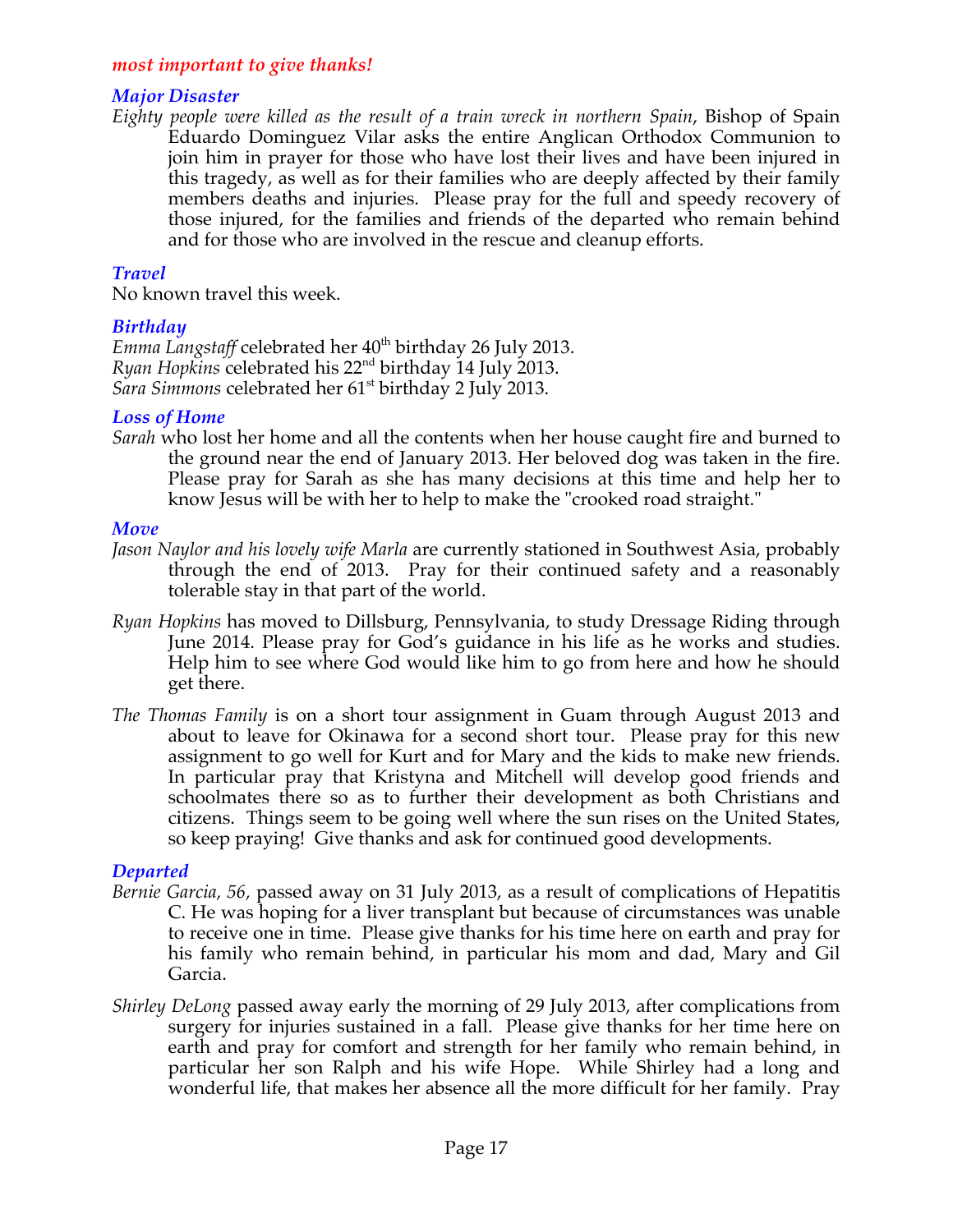for their continued trust in God and peace of mind.

- *Colonel George Everette "Bud" Day* passed away on 27 July 2013, after a long and hard fought battle with cancer.
- http://www.nytimes.com/2013/07/29/us/col-bud-dayvietnam-war-hero-dies-at-88.html
- http://www.colonelbudday.com
- http://www.usatoday.com/story/news/politics/2013/0 7/28/bud-day-vietnam-mccain/2593839/
- http://en.wikipedia.org/wiki/Bud\_Day
- http://abcnews.go.com/US/wireStory/col-bud-daymedal-honor-recipient-dies-88-19797029
- http://www.familysecuritymatters.org/publications/det ail/united-states-medal-of-honor-citations-us-airforce-major-george-e-bud-day-vietnam-war



We were blessed to have Bud Day as our leader, our friend and our fellow warrior -- what an amazing warrior and patriot. Bud has been an inspiration to all of us for

- years, this changes nothing. He is well at peace with our Lord.
- *Hal Sperber* passed away the afternoon of 24 July 2013, following Thelma, his loving wife by a month. Please give thanks for Hal's time here on earth and pray in particular for strength and guidance for their son Roger who was the primary person taking care of Hal and Thelma, as well as the rest of his family who will of necessity remain behind. Pray for the love of God to stay foremost in their hearts.
- *Thelma Sperber* passed away the afternoon of 23 June 2013 after a long downhill existence. Please give thanks for her time here on earth and pray for her son Roger who has been taking care of her, as well as the rest of the family.
- *Beth* left for home on 20 July 2013, after a hard fought battle with brain and lung cancer. She is beyond pain now and with the Lord. Her family gives thanks for all those who prayed both for her and them. They ask your prayers that they might adjust to the temporary separation.
- *Reba* left for home about 0500 on 12 July 2013, after time with her family n particular for her daughter Lynn with whom she lived and her son in law Bill. Please give thanks for her time on earth and pray for the love of God to stay foremost in their hearts.
- *Pat* had a massive heart attack on Sunday 7 July 2103, and died enroute to the hospital. Pat was the president of the Royal Canadian Legion. He was a true "officer and a gentleman." It was a privilege getting to know him in my role as Chaplain. He recently shared with me that he was reading through the Old Testament. Pat had connections with the Mormons and Free Masons. Please pray his surviving family members will look to the Lord for their salvation and comfort in the midst of sorrow.

*Rev David*

*John Bylo* passed away the evening of 27 June 2013 after a brief fight with pneumonia after radiation treatment then surgery for esophageal cancer. Please give thanks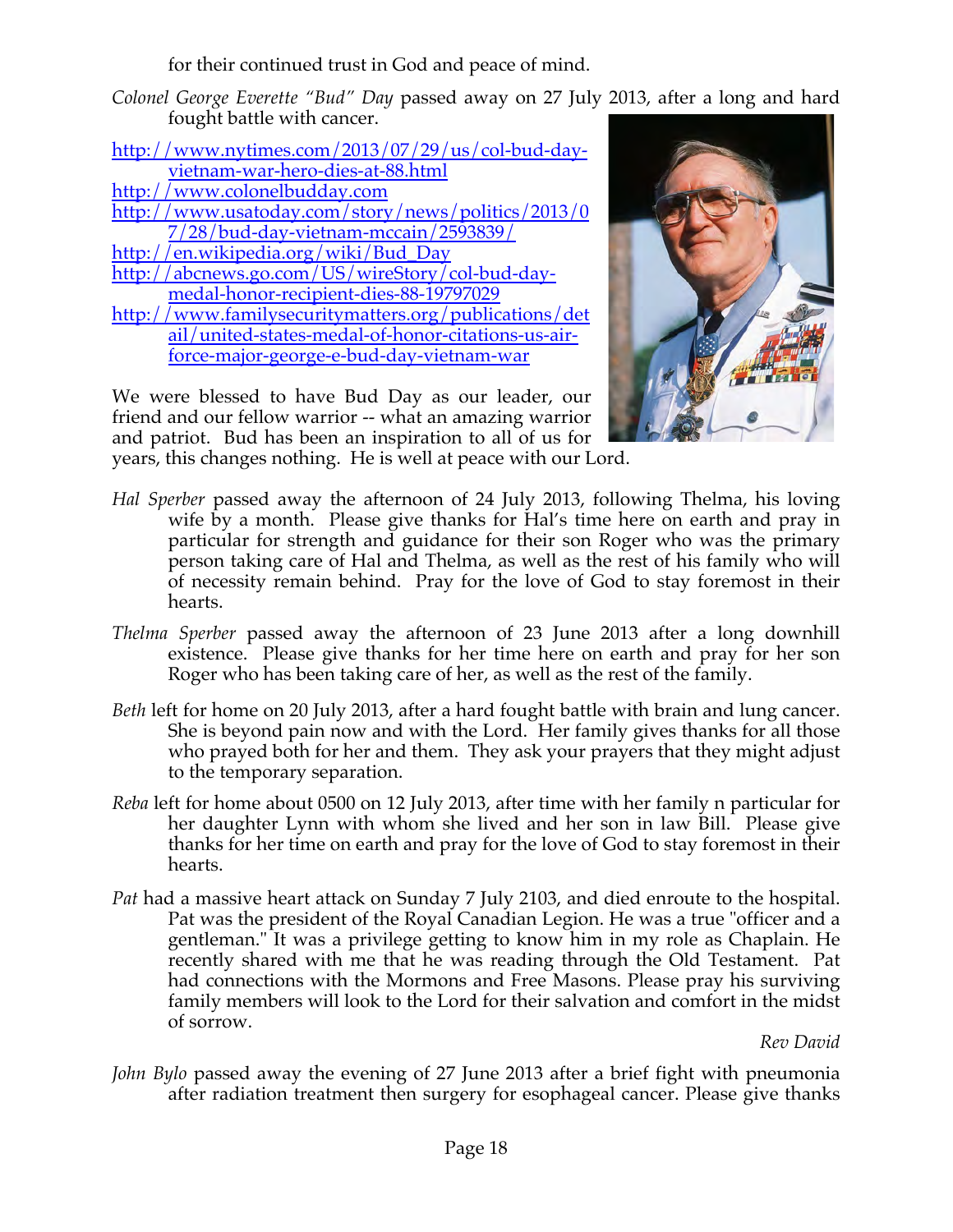for his time here on earth and pray in particular for his wife Debe and their family.

John was a Rev Canon in the Anglican Episcopal Church on the staff of St. George's Anglican Church, Ventura, CA. He also has worked diligently in theological education and church planting in the Southwest, and so was appointed Missionary Canon with Special Responsibility for the States of California, Nevada, and Alaska in December 2010.

*Bishop George Connor, AEC*

### *Nearing the end of their time here on earth*

- *Saundra* is in ICU with congestive heart failure after a heart operation. She is aged and frail. Saundra is near the end of her tom hear on earth. Please pray for comfort, understanding, strength and guidance for Saundra and her family who will of necessity remain behind. Pray for the love of God to stay foremost in their hearts.
- *Polly* is in hospice care with dementia and spinal stenosis. Please pray for her as she prepares to go home to be with her family who have gone before her. Pray for the faith of her family to build and the transition to be good.

### *Homebound or Infirm*

- *Lou* has aspiration pneumonia. Please pray for the infection to be knocked down and for her continued recovery.
- *Frank* has been coping with various ailments from older age. He is in his 90s and it has been a difficult year. Pray he will find comfort in God, that those who provide care to him will pay attention to him, do their best and give him the love we all desire. Pray that the coming year will provide relief to him.
- *Norma, Sara's mother* is in a state of deteriorating health, both physically and mentally, with both onset dementia and Alzheimer's. She is slowly drifting away, though she still recognizes Sara and prayer gives her a sense of peace. Please pray for both Sara and her mother to put their cares and worries on God's shoulders so they can deal with the many problems involved.

### *In need of a miracle or understanding of God's Plan*

- *Pat* has been under treatment for colon cancer for sometime. He has had major complications the last few days and your prayers will be appreciated by family and friends.
- *Sasha* a young lady with a husband and two children had diagnosed with breast cancer whose cells have spread. It would appear there is no viable treatment at this time. Please pray for a miraculous remission; that her remaining time here on earth might be good. Help Sasha and her family, particularly her husband, put their trust in the Lord and let Him carry their worry. Right now she is "comfortable on borrowed time." Sasha is grateful for all who pray for her and asks you continue to pray for her remaining time here on earth.
- *Dorothy* had pneumonia, on checking her lungs they found tumors which permeated the lung area. Further investigation found a primary site in the colon, with the lung being secondary. It would appear there is no viable treatment at this time. Please pray for a miraculous remission; that her remaining time here on earth might be good. Help Dorothy and her family put their trust in the Lord and let Him carry their worry.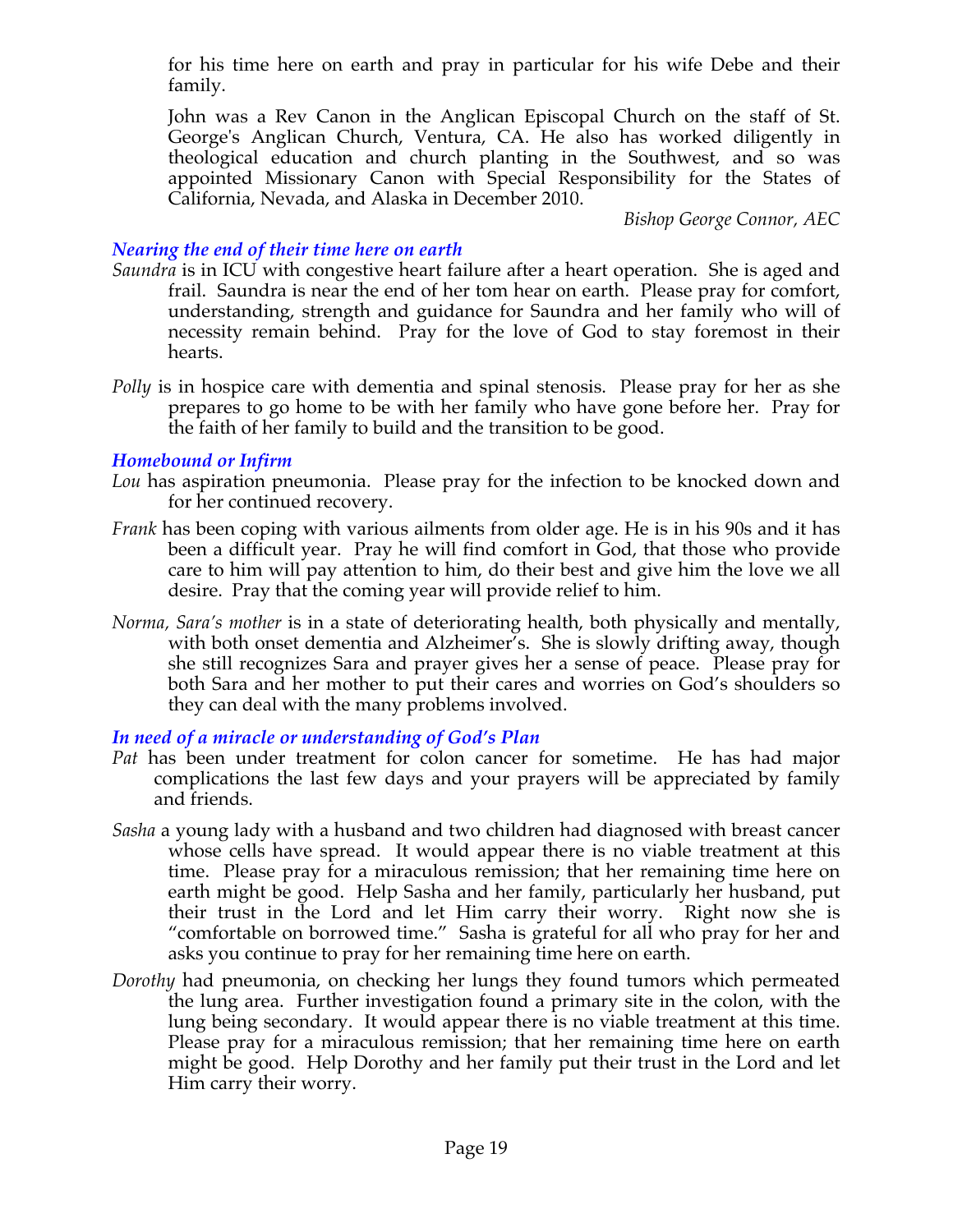- *Scott,* one of our Lord's ministers who collapsed a week ago and is in the ICU of a Medical Center since he had a pulmonary embolism, with a concurrent infection of several bacterial agents. He has stopped breathing on several occasions, and may have undergone brain damage. He currently is on DNR. Please pray for recovery so that he will continue to do his Lord's calling*.*
- *Becky* has fourth stage metastasized lung cancer and is not doing well with chemotherapy treatments. Please pray for Becky and her husband as they are together during this difficult time in their lives.
- *Larry Howes* suffered a fairly severe stroke. 4 December 2012, doctors replaced a valve in a shunt that had been put in about two weeks before, and Larry responded very well. He was able to go home.

Please pray for the medical team treating him to pay attention and do their very best; that the many medical/surgical procedures he will need may succeed, that Larry be given strength and peace in these trials and he may succeed in providing himself with the resources to afford the care he will need.

Pray also for confidence in our Lord for Larry and his family. Larry needs a miracle, pray for one. Please.

- *Colleen* has been battling pancreatic cancer over the last year and it has now spread to one of her lungs. Please keep her and her family in your prayers.
- *Christine* has cancer of the colon, which spread to her liver; she is receiving chemotherapy and is having difficulty eating. Please pray for the medical team treating her to pay attention and do their very best; pray also for confidence in our Lord for Christine and her family.
- *Todd* and *Kenny* have both been fighting osteocarcinoma for over five years and have been told their time here on earth is nearing its end, absent a miracle from God. Both are ready to go home and leave the pain, but would like to stay. Please pray for them and their families.

### *New Members!*

- *Austin* was recently born with health issues. His family cannot take him home until he is healed.
- *Trent Joseph Hofmann* has joined the world and mother Gabby is doing well. The whole family thanks you for your prayers.

### *Surgery*

- *John* will have a Vitrectomy; to address what seems a macular pucker, suck out some "gel" and thereby to marginally improve his vision in his left eye. This will be done on Friday 21 June 2013. He and his family will appreciate your prayers.
- *John* will undergo surgery on Friday 31 May 2013. It is anticipated he will spend an additional 10-12 days at the hospital and then 6 weeks in recovery at home. Please pray for the surgical team to pay attention and to their best and for a good outcome. Pray also that John and family will be able to put their worry on God's shoulders.
- *Dave Pressey*, a bishop with the Anglican Episcopal Church, one of our close fellow jurisdictions, had cataract surgery; his retina tore and he had emergency surgery on Memorial Day. He still has only very blurred in his eye. Please pray for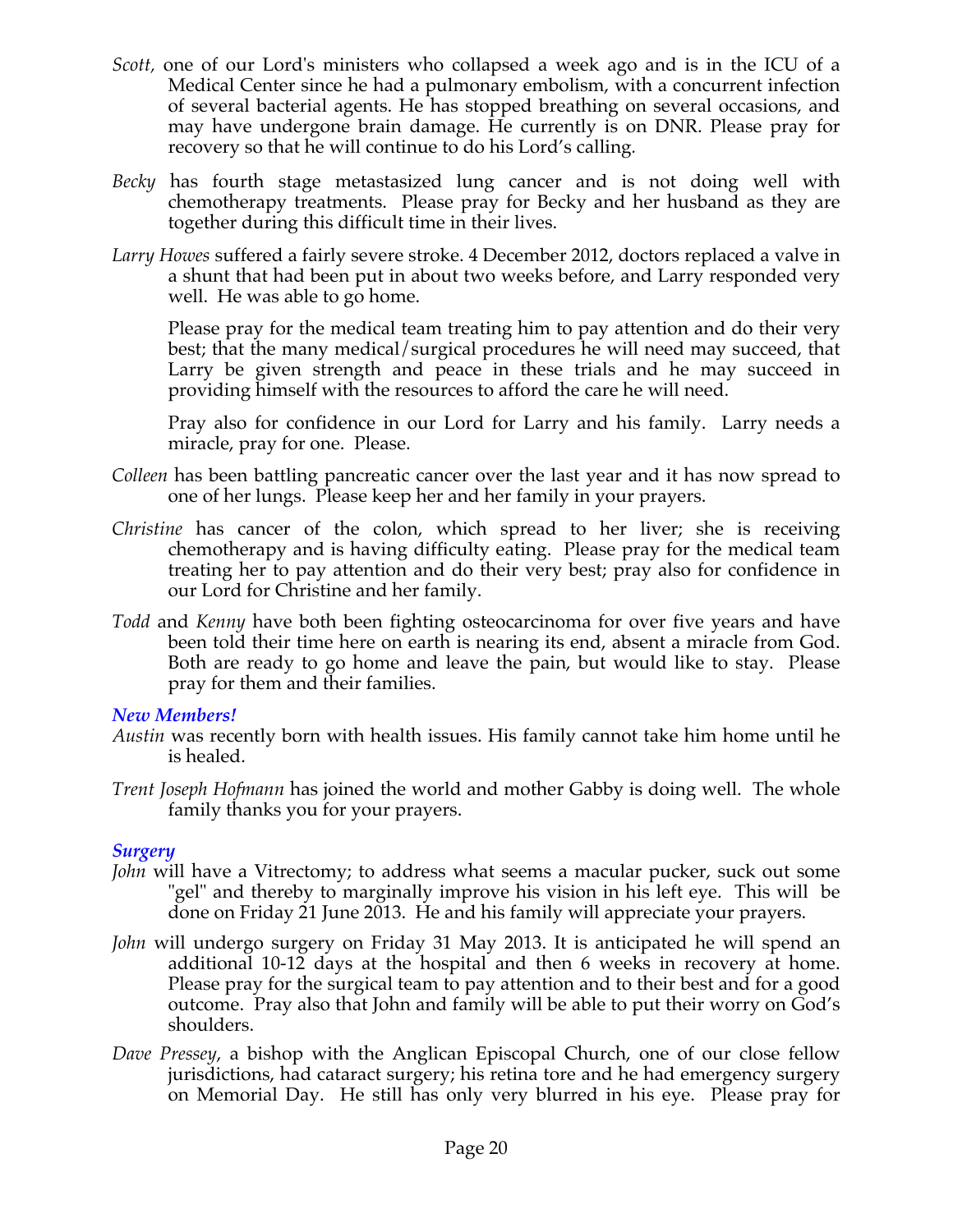healing for his retina and for peace of mind for Dave and his family.

*Eddie* has upcoming bladder surgery. Please pray for the surgical team to pay attention and to their best and for a good outcome. Pray also that Eddie and family will be able to put their worry on God's shoulders.

# *Testing and Treatment*

- *Dennis* has heart problems; now the medical people treating him discovered a large mass on his liver they believe is cancer. Please pray for peace of mind and trust in the Lord for Dennis and for God's guidance for the medical people treating him that they might find out the source of the problem and best course of treatment.
- *Laurie* has been ill for two years and was admitted to the Emergency Room the night of 23 July 2013, for dehydration. She received a CAT scan, which turned up a spot on her lung. Laurie is an oncology nurse and fears the worst. Please pray for peace of mind for Laurie and for God's guidance for the medical people treating her that they might find out the source of the problem and best course of treatment
- *Mark Wilson* was hospitalized with stomach problems. They turned out to be a set of very bad ulcers, for which he is grateful as they are eminently treatable. He is out of the hospital and recovering. Please give thanks for the good result and pray he will be able to follow the medical advice.
- *Georgia* has liver and pancreatic cancer. The doctors are evaluating whether to do surgery and how to tackle the disease. Georgia is a faithful Christian and she will appreciate your prayers. Pray for God's guidance for the medical people treating her that they might find out the source of the problem and best course of treatment. Pray also for peace of mind and trust in God for Georgia and her family.
- *Lana's* doctor found something on her lymph nodes and ovaries. Pray for God's guidance for the medical people treating her that they might find out the source of the problem and best course of treatment. Pray also for peace of mind and trust in God for Lana and her family.
- *Sarah* wife of Rev Geordie (AOC UK) had a cat scan and biopsy which found Stage 3 cancer in her ovaries which appears to have spread to her stomach. She has been undergoing several stages of chemotherapy, which thankfully have shrunk the cancer. They had hoped to operate, but cannot as it is too dispersed. But, there appear to be drugs which may successfully treat the remaining cancer. Sarah had hoped to be through the side effects, but is grateful for the opening of a new door. Please pray the chemotherapy will work and Sarah can tolerate the treatment. They trust all will work out in the end and ask God's help for the interim. They ask He guide them and the medical team treating Sarah and that the team pay attention and do their very best. They both ask you pray they will be able to let God carry all their worry.

### *Healing*

*Brian* has now finished the chemotherapy and final radiation treatment for his upper lung and bronchial area cancer. His throat had closed, but responded well to stretching, eating is still not fun. A PET scan on 29 July 2013, turned up an anomaly, which could be an artifact, scarring, infection or another area of cancer. Brian is taking antibiotics, but is concerned. He asks that we pray for the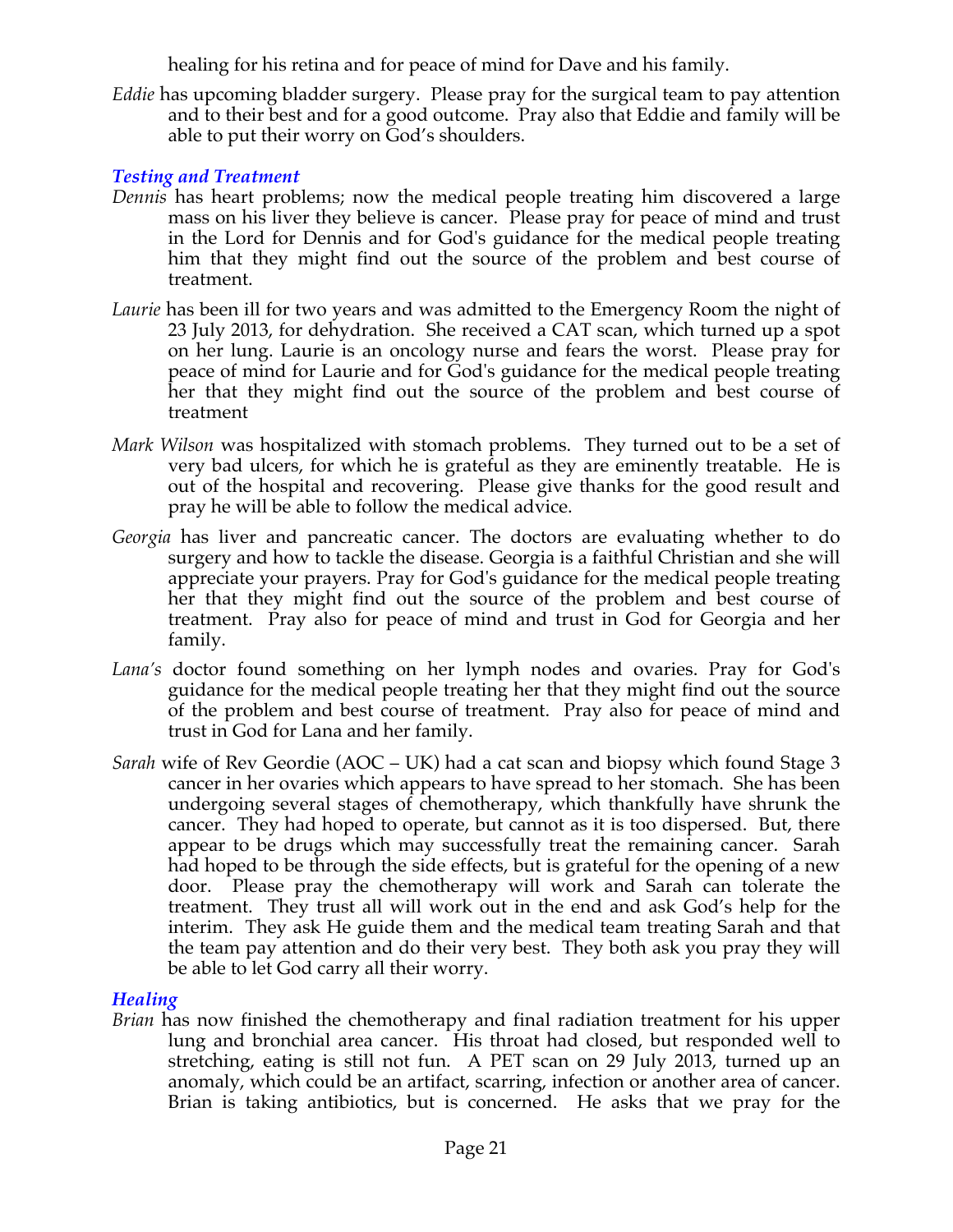anomaly turn out okay. Brian is gaining strength, please give thanks for this. Please also pray Brian will rest and not over extend himself. Please pray for peace of mind and trust in God for Brian and his fiancé Mel, so he can rest and gain strength; pray for the medical team treating him to continue to pay close attention and do their very best; pray also he can quit smoking NOW.

- *Gil Garcia* developed a bed sore which precludes sitting and is now confined to his bed. Gil has very smooth and delicate skin, please pray for a rapid healing of the sore so he can get out of bed and move around in his chair. Gil spent almost a year in the hospital the last time this happened. His faith and his attitude are almost beyond belief, he is an example to us all. But, we pray this time he will heal quickly. Pray also for his lovely wife Mary who takes care of him. Pray for both of them also for strength to deal with the loss of their son Bernie.
- *Emma Langstaff* has now taken over the Chicken Pox her son Jack, who got them from his sister Eve who acquired them at Disneyworld. She asks that you pray for a mild case and a full and rapid recovery.
- *Jack Langstaff* has now taken over the Chicken Pox his lovely sister Eve acquired at Disneyworld. He is thankful to be home in Perth, Western Australia. He asks that you pray for a mild case and a full and rapid recovery.
- *Joanne* has begun kidney dialysis as a result of kidney failure due to extensive chemotherapy. Additionally she cares for an adopted drug addicted baby who is now nine years old. Please pray for her to keep her faith, to let the Lord carry her worry and concern and to give her strength. Pray also for those treating her that they might pay attention and do their best.
- *Mr. N. Anand* is in the hospital and is seriously ill. He is being encouraged to pray for repentance of his sins and to depend upon our dependable God for a cure and recovery of his health. Pray that he will be a strong witness for Christ.
- *Jacob* has been going through some dental procedures and has some pain and aggravation with the numbness. Please pray for comfort and strength for him, as well as for guidance for the medical team treating him that they might pay attention and do their best.
- *Jean* fell and broke her ankle in three places. She will be in the hospital for rehabilitation for the next 6 weeks. Please pray for comfort and strength for her, as well as for guidance for the medical team treating her that they might pay attention and do their best.
- *Bud and his wife* for their continued welfare and enthusiasm. Bud has been advised of an aneurism in his heart of a size not mandating immediate surgery. This comes at a time when he has sole care of his wife who recently broke two vertebrae and thereafter sustained pneumonia.
- *Virginia* has Sinus and Allergy problems giving her severe problems. Pray that the Doctor will discover why it continues and find a cure.
- *Steve Thornell* had a brain aneurysm which was found before it burst. He is home from the hospital and working hard on recovery. He lacks energy from seven days in the hospital. His doctor told him he has to make serious life changes. One of the two main arteries in the back of the head is now completely closed. He must take blood thinners, he has thick blood and recent chemotherapy made it worse. Steve has always operated at 110 percent, he needs help to slow down. Please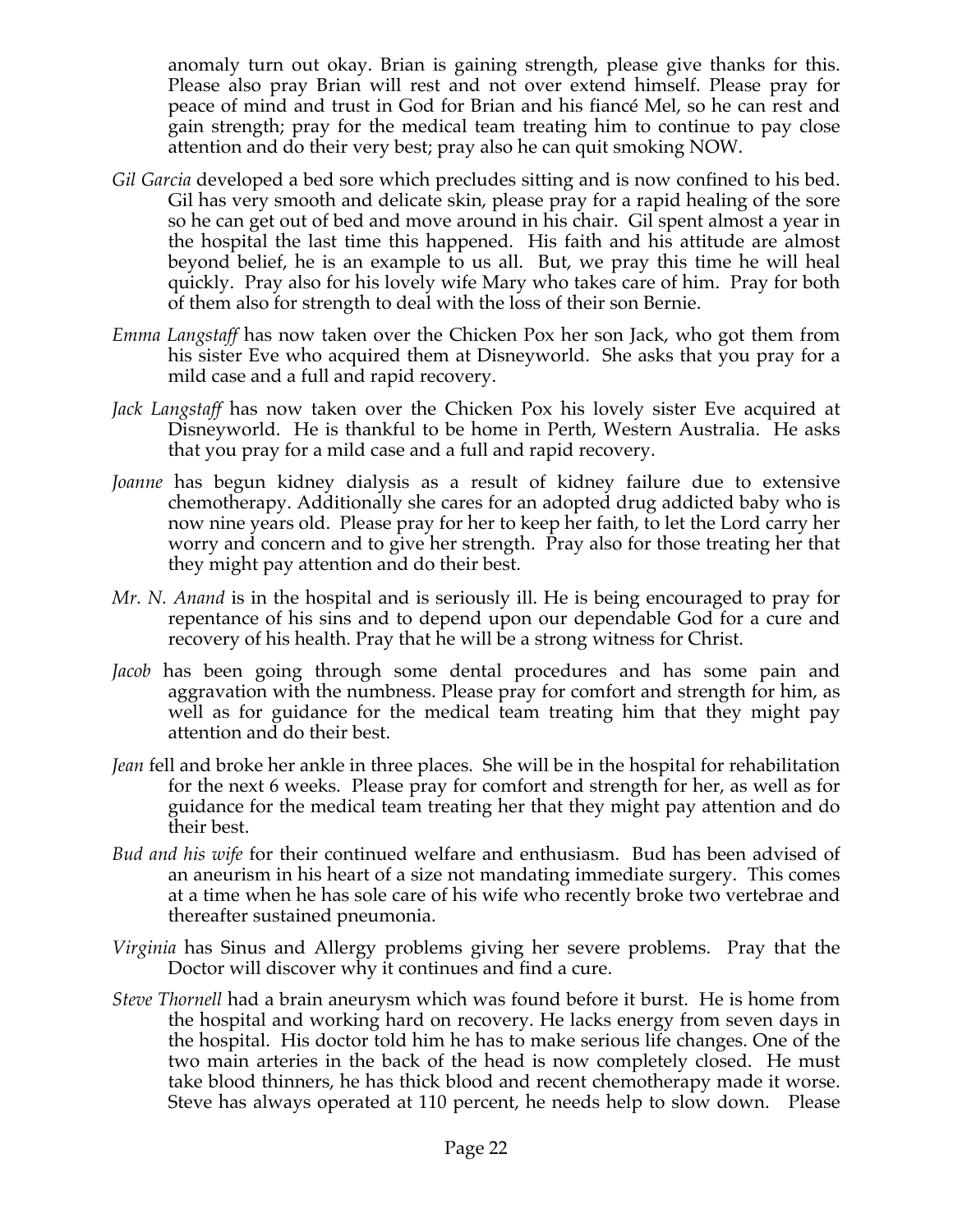pray for trust in the Lord and a full and rapid recovery. Pray for peace of mind for Steve and his family.

- *Ester Whidett (Wilson)*, Mark Wilson's mother, has congestive heart failure and has not been doing well. She was in the hospital due to excessive fluid buildup, which seems to have been controlled and is now home. Pray she will be able to keep her medications under control and continue to do well at home. Please pray for her to place all her trust in God and let Him carry her concerns. Pray also for her daughters who are now taking over her care.
- *Arlen* is receiving treatment for lung cancer and recently experienced a ruptured colon during treatment. She is alone in Oregon but does have a friend who has traveled a great distance to be at her side. Please pray for guidance for the medical team treating her and for strength and trust for Arlen.
- *Oscar* discovered some time ago he had blood clots in his leg and lung. He has been treated for them and has not been cured. He now will be facing surgery. Please keep him in your prayers.
- *Angela* had an ischemic stroke (clot). Please pray for guidance for the medical team treating her and for strength and trust for Angela. Please pray also that she and her family might put their worries on our Lord's back so she can work hard towards recovery.
- *Nora* had a stroke mid February 2013. Please pray for guidance for the medical team treating her and for strength and trust for Nora. Please pray also that she and her family might put their worries on our Lord's back so she can work hard towards recovery.
- *Linda* has been hospitalized for several days with a gastrointestinal problem. Please pray for guidance for the medical team treating her and for strength and trust for Linda.
- *Dester* is suffering from unknown skin and diseases. Please guide the medical team treating him to find out what the problem is and cure it. Pray also for Dester to trust in the Lord.
- *Lee* has Arterial Fibrillation; the medical people are not sure how to help her. Please pray for guidance for the team treating her and for Lee and her family to make the right decisions regarding treatment..
- *Nell* recently adopted two children and has just been diagnosed with multiple myeloma.
- *Sarah* is recovering from a stroke, but fell and broke bones. Please pray for her peace of mind and rapid and full recovery. Pray for trust in God for her and her family.
- *Mary Lou* has been suffering with seizures. She was in the hospital with a 24 hour monitor and is being sent home from the hospital with two medications and orders to return in 2 months for another MRI to review whatever is going on in her brain. Please pray for guidance for the medical people treating her, as well as peace of mind and trust in God for her and her family.
- *Kathleen* has spent the last two weeks in the hospital. She has been diagnosed with colitis, shingles and possibly colon cancer. Pray she will be comfortable and begin to heal.

*Rachel* has Mitochondrial Myopathy. This is a hereditary disease of the muscles and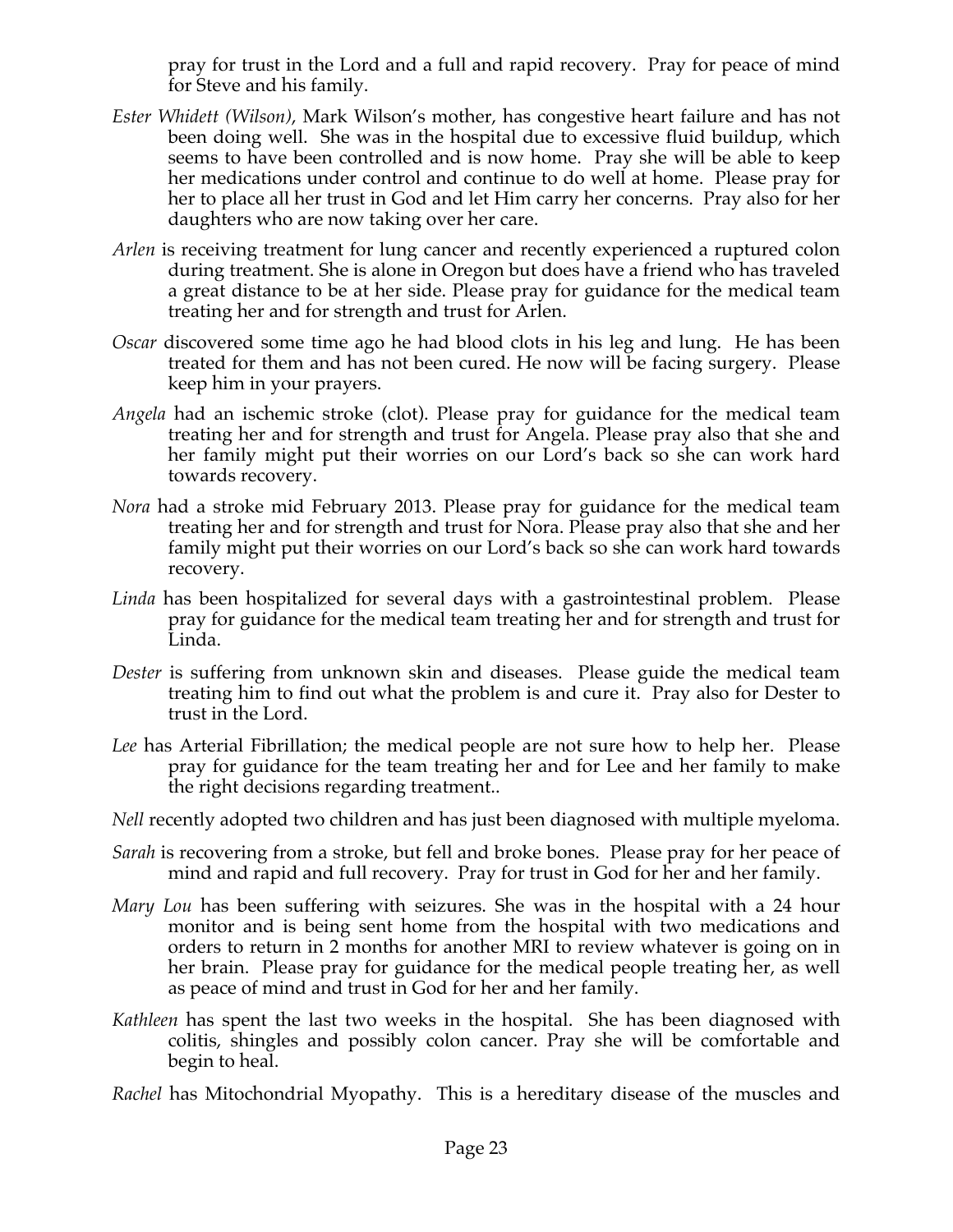they do not have a cure for it. Part of her pain is her family does not believe she is indeed ill, as she appears to be just fine. Please pray her family will learn the truth and be supportive of her; pray also the medical people treating her will find the right measures to minimize the disease. Most particularly pray for Rachel's trust in God.

- *Nicolas* is in the hospital with serious symptoms of a heart disorder. Please pray for peace of mind for him and guidance for the medical team looking for the cause and cure.
- *Mrs. Baek* an elderly women fell and injured her spine. Doctors cannot repair the spinal injury due to her age. She fell again the morning of 12 December 2012, breaking her collar bone which is also untreatable. Mrs. Baek is in severe pain and will appreciate your prayers.
- *Juanita* is a young girl who was in a coma because of a blood disease. She has not come out and is gaining strength. They are awaiting results from blood samples. Her family thanks you for your prayers and asks that you continue.
- *Barbara* had a accident while cooking and the pressure cooker blew up in her face, causing second and third degree burns over her face and upper body. Because of this she has incurred kidney problems and may need a transplant.
- *George* had foot surgery. Please give thanks for the surgery and pray for a full and rapid recovery.
- *Nellie* is in the emergency room of a hospital in a great deal of pain. Please pray for peace of mind for her and guidance for the medical team looking for the cause and cure.
- *Lauralee Meade* underwent a lumpectomy on Friday after Thanksgiving. A further anomaly has been discovered and she had additional preventative radiation treatment. Please pray for a complete remission of the cancer. Pray also Lauralee will maintain her great attitude and trust in God.
- *Kevin Gerhart* discovered cancer on his neck. He underwent radiation and chemotherapy. Please pray for the medical team treating Kevin that they might pay attention, do their very best and find the source; that the treatment might be successful and he might live a long and healthy life to His honor and glory. Pray also for trust in God and peace of mind for Kevin, his wife and family.
- *Bill, Sara's husband,* had a third abdominal surgery on 22 November 2011, to remove a tumor. Bill is doing better keeping the doctor's instructions, for which we are all grateful, including taking chemotherapy once a day for two more years. He has radically decreased the consumption of alcohol and eating at least mostly properly. Please pray for help for him to continue do all this. Please pray also that Bill might turn his heart outward to help those around him, as well as live a long and healthy life to the honor and glory of God. Pray also for peace of mind for Bill and his wife Sara.
- *Kay Denton* (Mrs. Kay) has had a chest infection, perhaps viral, but seems to be getting better. She actually sent an iMessage last week, but did not hang around for a response a minute later! Please pray for continued peace of mind for Mrs. Kay and her family. Give thanks for her trust in the Lord and her positive attitude.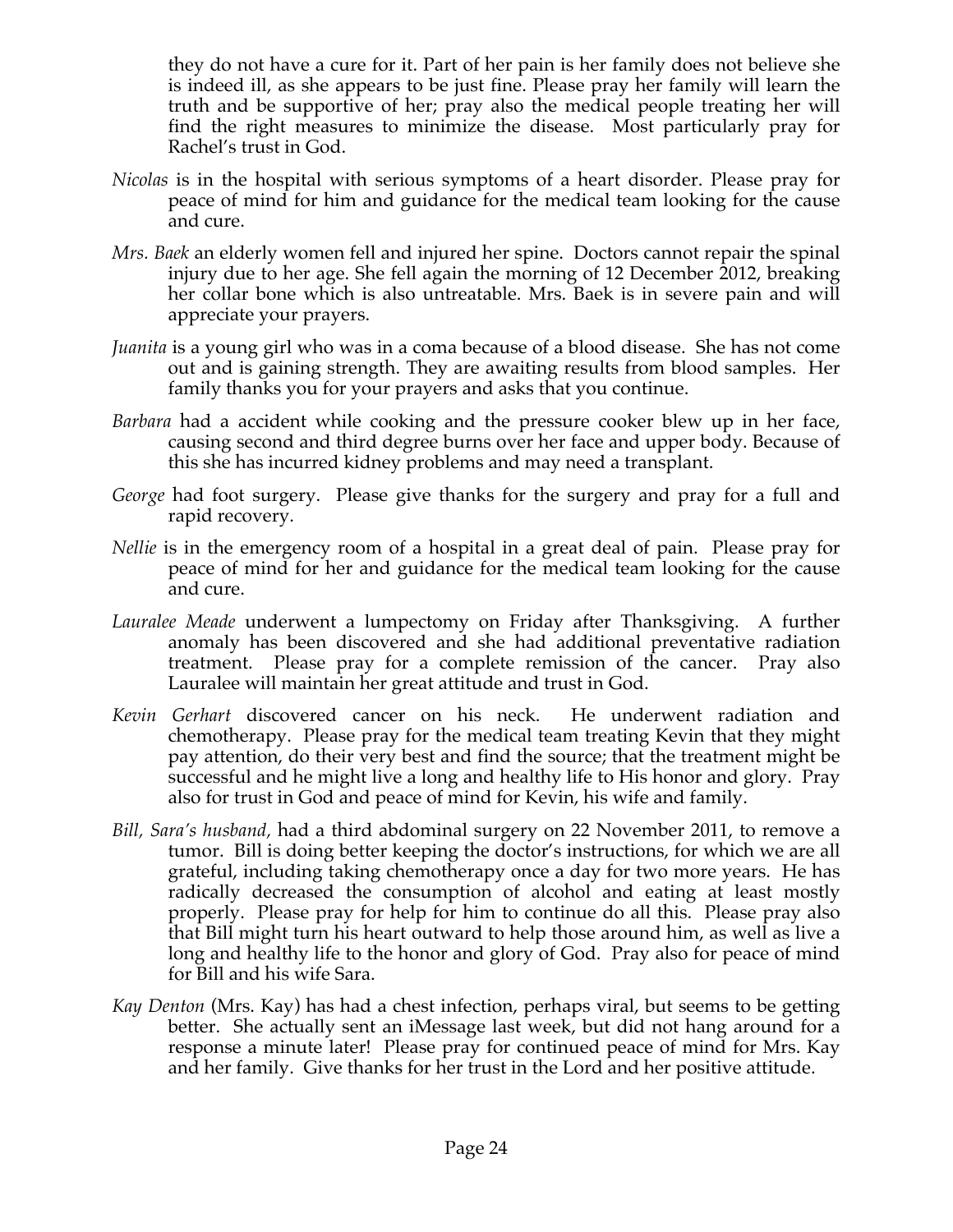- *Matt Alcantara*, age 15, has Osteosarcoma (bone cancer), a very rare and often lethal form of cancer with limited treatment options. This is a disease that is about 90 percent fatal in a couple of years. He has no hip joint on one side, but he walks and swims! Courage? Guts? You bet! Please also give thanks for the great faith of Matt and his entire family. Their faith and trust is a wonderful example for each and every one of us. But, now is not the time to stop praying. Actually, it never is the time to stop praying!
- *Judith Clingwall*, is afflicted with Multiple Sclerosis (MS). She is currently in Laurel Place, an extended care facility in Surrey, British Columbia. Judith's condition has worsened recently. Please pray for her to take an active part in her own life, for her strength, peace of mind, trust in God and remission of the disease so she might return home to her family. Pray also for strength for her husband Martin as he deals with all the problems and stress of Judith's situation.
- *Vince (age 15),* reoccurrence of Osteosarcoma, recent testing found a nickel sized tumor in his lungs. The doctors are consulting with a specialist in Houston. Please pray for guidance for the medical team and for peace of mind for Vince and his family.
- *Obra Gray* continues to take day by day. Please continue to keep Obra in your prayers, and give him the strength of knowing the Lord is with him and will never forsake him. Obra needs security of what lies ahead of him, and only the Lord can grant the solace to answer his prayer.

### *Thanksgiving and Continued Healing*

- *Kathy Cardin* had successful surgery on 2 August 2013, to remove a cyst on her liver. The surgery went very well and she seems to be recovering ahead of schedule, on the other hand she also feels like she got hit by a truck. Please give thanks for the great result and pray for continued healing.
- *Joyce* broke her left leg and sprained her right foot in a fall and had surgery the morning of 24 July 2013. She asks you to give thanks for the surgery having gone well and asks you also pray for her continued healing, she will be spending several weeks her right leg in a walking boot and several months with her left leg in a cast.
- *Bill* had malignant mole removed. He gives thanks for the successful surgery and asks for prayers for the upcoming plastic surgery that is required.
- *Mike* was very ill in hospital. He is doing much better now and his family asks you to give thanks for the miraculous recovery. Mike is a veteran who has served his country when she called. Please pray he will open his heart to God so He can make Mike's crooked road straight and pull him towards the summit rather than to the pit.
- *Pastor Roy* underwent full knee replacement surgery Monday 10 June 2013. Please give thanks for a successful surgery and pray for a full and rapid recovery.
- *Jo* an elderly woman has had a spinal disk infection and been on antibiotics for a long time. Jo was getting better but had a downward spiral. She has now recovered to the point she has been able to get out of the hospital. Please give thanks for this wonderful development.
- *Mike Wysocki* returned home from once in a life time fly-cruise-fly Around the World in 41 Days trip that almost turned into a end of life time trip. Mike caught pneumonia and his left eye has been identified with a highly contagious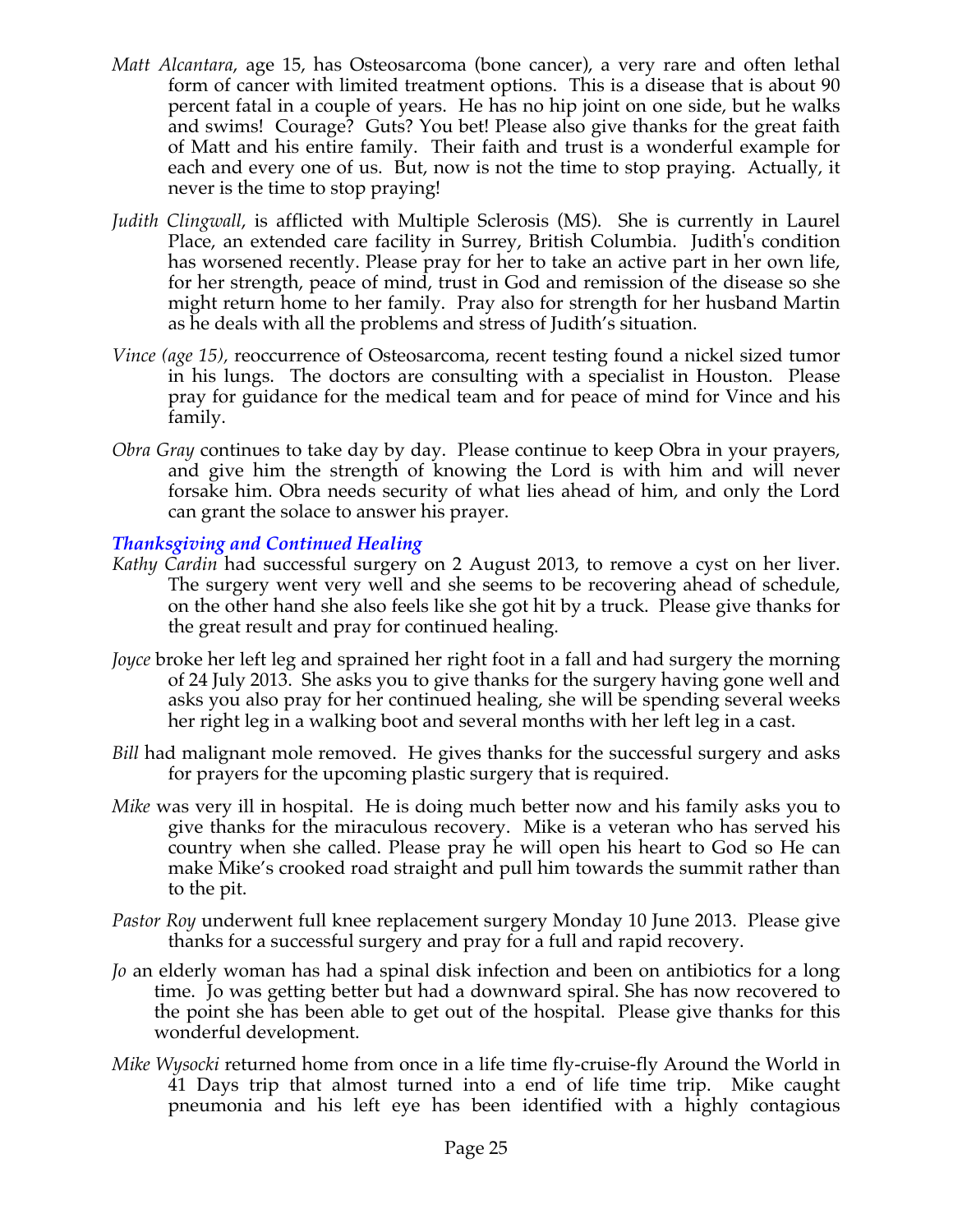infection. He is out of the hospital, home and working on recovery. After a hard hitting drug course, Mike has vision back in his eye and the pneumonia is almost gone. Please give thanks for the great progress and pray for a full and rapid recovery.

- *Eden (2)* is doing much better now and seeing a specialist for her stomach problem. Please give thanks for the progress and pray for peace of mind and trust in God for her and her family as well as guidance for the medical team treating her.
- *Jim's* infected blister on the bottom of his foot has apparently healed without the infection getting into his blood stream or compromising his lungs or heart. Please give thanks for the great result and pray he will be able to come home soon.
- *James* had surgery the morning of 4 April 2013 at Cancer Treatment Centers of America which appears to have gone well. The pathology report found the high grade carcinoma cancer was confined to the bladder. There was no sign of cancer in surrounding areas, tissues, organs, etc. The Sovereign King of heaven and earth has blessed Jim immensely; he will not have to endure chemo or radiation, he will continue with various tests and see the physicians. Please give thanks for the good result and the work of the surgical team paying attention and doing their very best. Pray for James' continued recovery and for him and his wife Dawn to be able to put their worry and concern on His Back.
- *Jeff* had successful surgery on Monday 4 March 2013, at Vanderbilt Medical Center to remove his esophagus as the doctors felt this is the only remedy for precancerous and cancerous cells in his esophagus and stomach. Please give thanks for the successful surgery and pray that his pain level will go down and he will recover quickly. Pray for Jeff and his family to keep their faith in God and let him carry their worries.
- *Rick* is recovering from hip replacement surgery in the middle of February 2013.
- *Buzz Baron* had C5-6 surgery the morning of 3 March 2013, which went well. Please give thanks for the surgical team paying attention and doing their best and for a good result; pray also for a full and rapid recovery.
- *Karen* had surgery the afternoon of 1 March 2013 to remove a spot on her lung; the surgery went well and the spot was benign. Please give thanks for the great result. Pray also for continued trust in God and peace of mind for Karen, as well as a rapid recovery.
- *Dick*'s left arm was amputated after treating for Merkel Cell carcinoma over a year. He is now believed to be cancer free and is waiting to be fitted with an artificial arm. Please join Dick and his family in giving thanks to Our Lord Jesus Christ for his recovery as well as for their trust in God.
- *Traci* had surgery colon cancer on 27 December 2012. The surgery went very well and she appears to be cancer free. But, she had a pulmonary embolism and another clot in the artery to the spleen which will keep her in the hospital for at least several days. Traci is beginning to be weary of her medical situation. Please pray that she will not become despondent. Pray that she will open her heart to God's Grace that He might enter in to her heart and strengthen her.
- *Bob Smouse* had shoulder surgery on 28 November 2012. He would appreciate your thanksgiving prayers. While the surgery apparently went well, he is still in pain and would also appreciate prayers for continued healing and the pain to subside.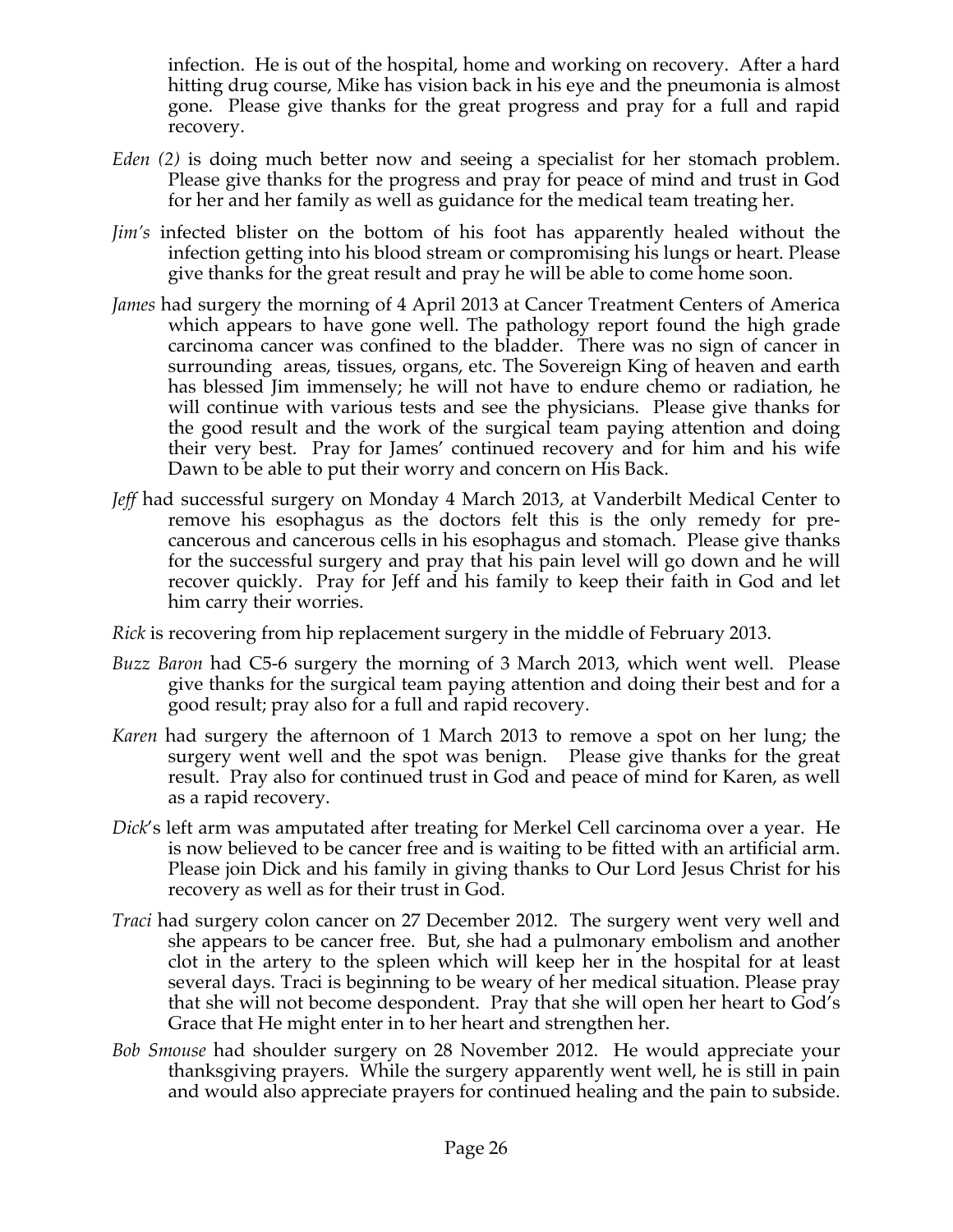He promises to work very hard on recovery therapy.

*Carol Stone*, the sweet wife of Mike Stone, seems to have recovered far better than expected from a severe brain bleed. She thinks she can walk, etc., even though she cannot. She has improved and is nearly able to stand up by herself; this makes it almost certain that she will have another fall. Presently she can stand and walk a little with a great deal of assistance. Hopefully this means she will ultimately be able to walk, at least with the aid of a walker or cane. What's holding her back at the moment is her cognitive deficits and they are trying to find a place to get her more therapy

Please pray for peace of mind and trust in God for Mike, guidance for the medical team treating Carol and strength for Carol as well as faith and trust. No one can ever understand the why of these things here on earth. Sara who passed this request on asks that you pray in both faith and hope.

#### *Business*

*Mark's* business is in difficulty. He works in a shrinking field, of which he is one of the country's true masters, but there is little work available. He asks that you pray that he can find a way to survive in his industry, which he loves and needs his talents. Pray he can find new sources of business and new ways of doing things, perhaps someone to partner with to better use his talents. Pray also for those who work for and with him that they might do their best to help.

### *Employment*

- *Doug* recently became unemployed from his job of 18 years. He has been applying for jobs, but unable to get one at this time. His wife is working; this is not enough for the family. Please pray he will find employment with a firm that will be able to use his considerable skill and hard work to benefit both the firm and the family.
- *Catherine and Lewis* are at a low ebb due to a struggle for employment. Your fervent prayers will be appreciated.
- *Lori* is considering a potential change in her employment. Please pray for God's guidance in considering all aspect of her potential work.
- *Rodriguez Family* are looking for work. It seems many obstacles have been put in their way of finding employment. Please pray they will find employment with a firm that will be able to use their considerable skill and hard work to benefit both the firm and the family.
- *Sarah* is concerned about the future with her company. She would appreciate prayers for her continued employment and that her firm might find more and better ways to use her considerable skills.

# *Financial Guidance and Healing*

*David and Lorna* are having financial problems. They are trying to find a smaller home which may be more affordable. *Lorna* has had an ongoing battle with brain cancer, her trips back and forth to the hospital have drained their finances to the point they sometimes struggle to have enough food in the house. Pleaser pray for Lorna's healing and guidance on how they might handle the financial difficulties in which they have found themselves.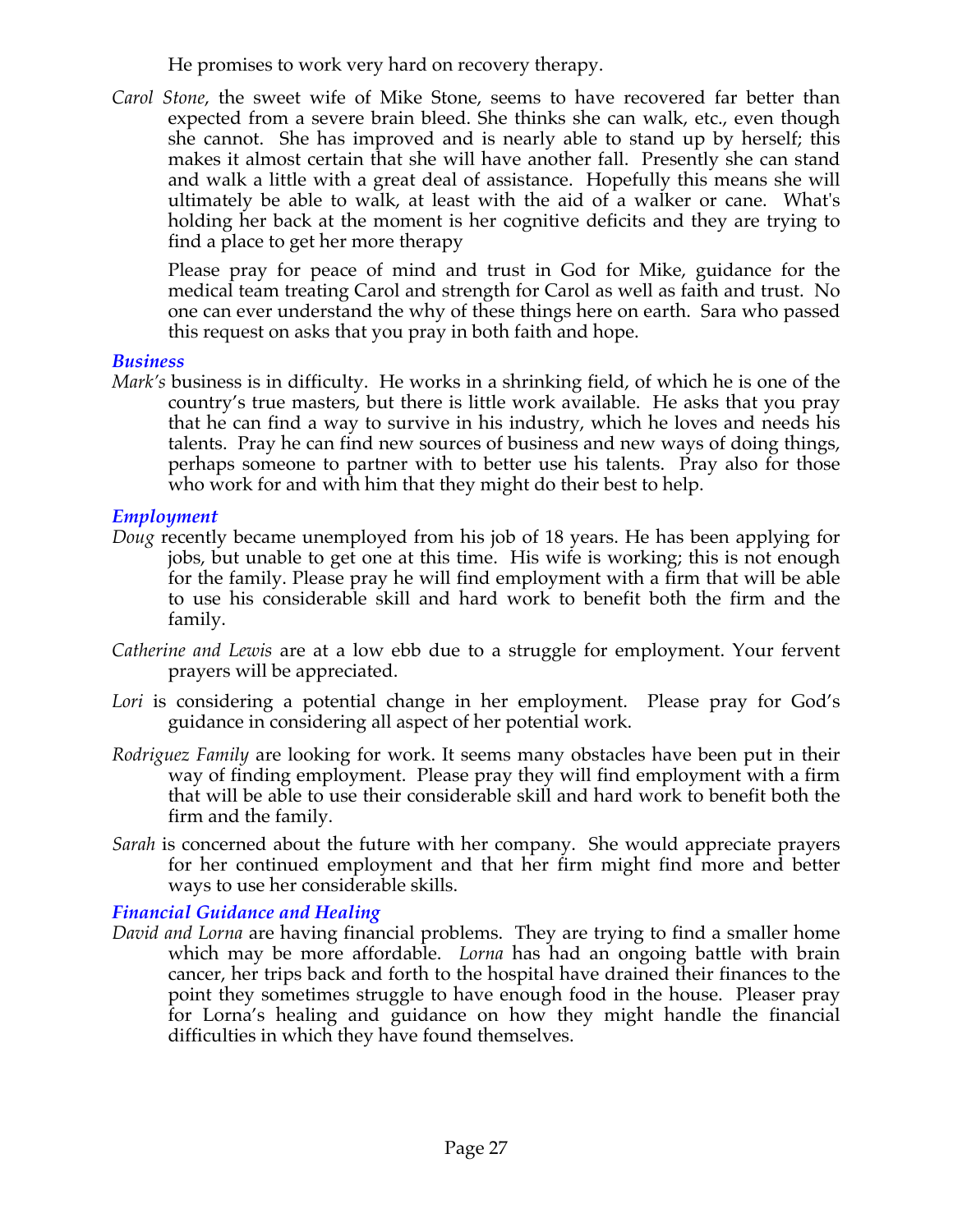### *Guidance*

- *Beth* is suffering from ungodly treatment in her marriage. Please pray God will guide her in her behavior, actions and thoughts that she might be able to lead her husband to God so her marriage might prosper to the benefit of them.
- *Brandon* a young man from a Christian family who married a year ago and almost immediately became estranged from him family. As a result he has had a serious problem with keeping the civil law. Please pray for Brandon that he will return to the Lord and the many problems will be eventually settled. Pray the hurt he has caused so many will be helped with our Lord's care and love.

*Dennis* has some decisions to make and will appreciate our Lord's guidance.

- *Earl* to read and understand Scriptures he has been given.
- *Steve Sundberg* had a heart attack after Easter 2011, then a five-way heart by-pass. In addition to the bypass surgery, he has been through a horrible divorce and lost his job after some 30 years service. Steve is very thrifty and a good investor so he is reasonably ok financially. The best thing is that he has trust in the Lord.
- *Jeanette* has had many members of her family die from diabetes and several are near death now. Jeanette does not know the Lord and is despondent and perplexed about her family and herself. Please pray she can open her heart to allow the Holy Ghost in to bring her knowledge and understanding.
- *Christy* just lost her sister in an automobile accident; this follows closely the loss of two family. Please pray she can let our Lord Jesus Christ carry all her sorry, worry and care at this extremely difficult and stressful time.
- *Dr. Elizabeth Raj* is teaching a biblical approach to the psychological problems facing many in our society today. She is battling against the growing influence of worldly psychology adopted by the churches themselves. Elizabeth constantly stresses answers are found between the covers of that precious Book, the Holy Bible. Please pray for encouragement, strength, fortitude and courage for her.
- *Daniel and Danielle* are experiencing family strife as a result of custodial issues with a daughter. Please pray they and those they strive with might look to the child's best interests in their time of difficulty and disagreement; to work for her best interests and not use her as a weapon amongst themselves.
- *Abigail* is a teenager who has behavior problems. She feels she is in an area of mental darkness. Please pray that she might look to God for help and not within herself.
- *Sara* asks that you pray for guidance for her as she deals with the stresses of her family and life. Pray that she can separate those things which she can affect from those things which she cannot and give her grace to accept that she cannot do everything and can only change those things within her control. She asks for God's help to grow her business while keeping up with the needs of her mother and husband and healing her own problems.

*Jacquie* to open her heart to God and accept His Love and Grace.

*Hap* asks you to pray he might be able to trust God will help him make the right decisions at the right time and not to worry uselessly, to change those things he can change, accept those things he cannot change, sleep well to be able to do the correct things with a clear head and that he will open his heart to the Holy Ghost.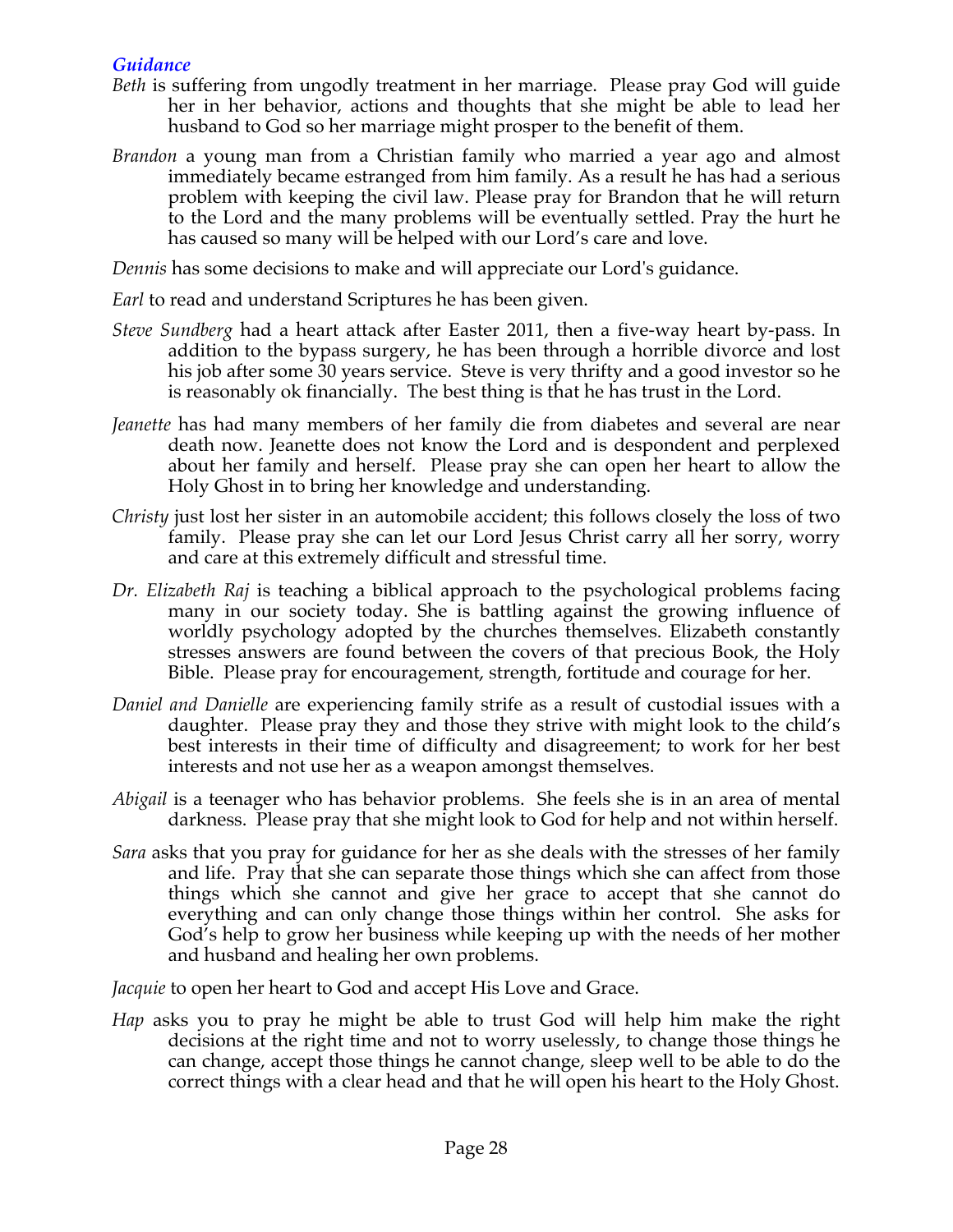# *Thanksgiving*

- *Eve Langstaff* gives thanks for getting over the Chicken Pox in record time so she and her dad Paul could rejoin their family in Perth, Western Australia.
- *Paul, Emma, Jack and Eve Langstaff* give thanks for safe, albeit very long travel home to Perth, Western Australia from their round the world trip.
- *Dustin* was facing difficulty in his civilian employment pressure from his supervisors at civilian employment as a result of serving as a National Guardsman. A senior supervisor was made aware of Dustin's issues with his immediate boss and he stepped into the situation. Now, Dustin has a pay raise and a new immediate boss who is more sympathetic to his service in the National Guard. He is thankful for all the prayers. Please give thanks for the great result and pray for continued understanding for the supervisors of the good Dustin is doing for our country and for Dustin to see ways to minimize the impact on his work so everyone can benefit.
- Please give thanks for *Robert* who seemed moribund returning back to his family and pray for his complete recovery

### *AOC Congregations*

- *Saint Joseph of Arimathea Anglican Orthodox Church* is under a lot of stress. We all are, but they need even more prayer. Rev Roger Jessup, their wonderful minister, is pressed by the duties of a primary care giver, in addition to all the worries of this world. They have one of their family's primary breadwinners who will be soon unemployed, absent His intervention. Roger's niece will lose her job at the end of the year when her tech center shuts down. As Rev Roger said so eloquently, "We must pray for those who mean us harm and deprive us of our property are our enemies: Our LORD has so commanded us." We must pray they will see light and cleave to it while turning their backs on the Prince of this World. Equally important, we must pray that the Lord will raise up a political leader from among us as He has done in the past. Pray also for trust in God for each member of the parish and for them to find economic relief.
- *Rev Rick Reid* is the minister of the new AOC congregation in Newton, North Carolina, Saint Andrews Anglican Church. Their first Sunday was 5 May 2013. Please pray Rick will be able to bring God's Word to the people in and near Newton.

### *Guidance for Ministers*

*Rev LTC Al Ryan* has been appointed Deacon-In-Charge of the mission parish of St. Augustine of Canterbury Anglican Church, Anglican Church in America (ACA) parish in Old Orchard Beach, Maine. It is a small but growing mission.

#### *Armed Forces & Contractors*

Airman Donny Patton (Bagram AB, Afghanistan), Jordan (USMC – Fleet Marine Force - Pacific), Trevor (USAF - KC-10 Boom Operator – New Jersey), Trevor (USN – Whidbey Island, EF-18 Pilot), Kurt Thomas (USN – Guam)

### *Persecuted*

Around the world, Christians are under attack, not only in the Muslim world, but from Hindus and others in India. Also, they are under continual attack in the name of "Separation of Church and State" in the western world, as it becomes actively atheist or pro-devil buddy. Please pray for God's guidance and protection for all persecuted Christians and those around them.